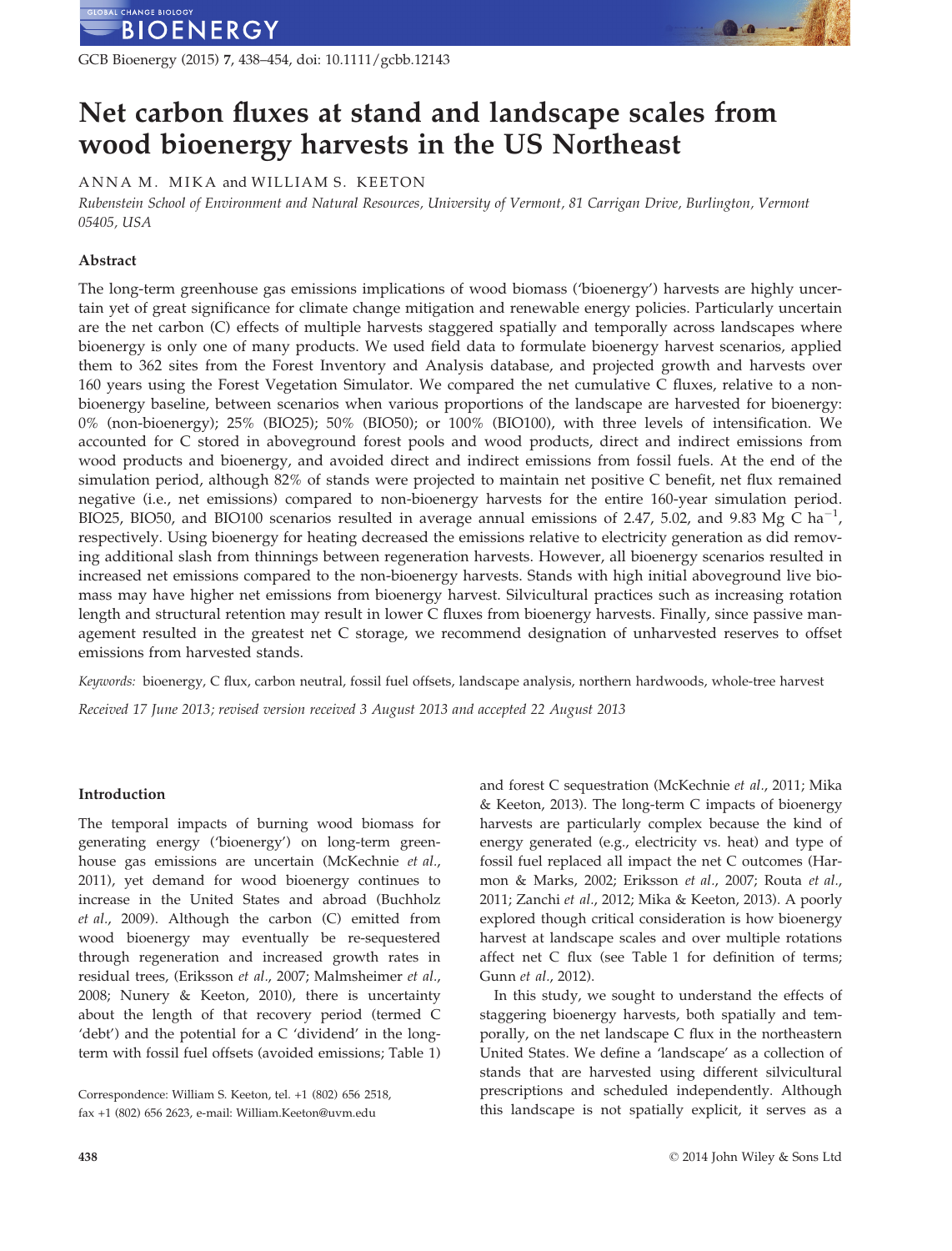| Term                                    | Definition                                                                                                                                                                                                                                                                                    | Unit                                     |
|-----------------------------------------|-----------------------------------------------------------------------------------------------------------------------------------------------------------------------------------------------------------------------------------------------------------------------------------------------|------------------------------------------|
| Carbon storage                          | Amount of carbon intact in the forest stand (aboveground live tree, aboveground dead tree,<br>coarse woody debris) and in wood products. These carbon stocks can also be called pools.                                                                                                        | $Mg C ha^{-1}$                           |
| Carbon<br>sequestration                 | Carbon taken up by live trees through photosynthesis minus loss from respiration (Net<br>Primary Productivity).                                                                                                                                                                               | $Mg C$ ha <sup>-1</sup> yr <sup>-1</sup> |
| Carbon emissions                        | Amount of carbon lost from the following: decomposition of dead wood in forest stand<br>or from land filled wood products; combustion of bioenergy; combustion of fossil fuels<br>(see carbon offset); and indirect emissions (see below) from wood products, bioenergy, and<br>fossil fuels. | $MgC$ ha <sup>-1</sup>                   |
| Indirect carbon<br>emissions            | Carbon emitted as a result of harvesting/extracting, processing, and transporting wood<br>products, bioenergy, and fossil fuels.                                                                                                                                                              | $MgC$ ha <sup>-1</sup>                   |
| Carbon offset                           | Avoided carbon emissions from displaced fossil fuels that were not burned because<br>bioenergy was used instead. Includes avoided indirect emissions from fossil fuels.                                                                                                                       | $Mg C$ ha <sup>-1</sup>                  |
| Carbon flux                             | Net difference between sequestered and emitted carbon. We use positive flux to indicate a<br>sink (net storage) and negative flux to indicate a source (net emissions) of carbon<br>to the atmosphere.                                                                                        | $Mg C ha^{-1}$                           |
| Average annual net<br>cumulative C flux | Accumulated stored carbon minus emissions from 1 year to the next, averaged over the<br>study period (160 years in this study).                                                                                                                                                               | $Mg C$ ha <sup>-1</sup> yr <sup>-1</sup> |
| 160-year net<br>cumulative flux         | Accumulated stored carbon minus emissions from 1 year to the next at the end of the study<br>period (2171 in this study).                                                                                                                                                                     | $Mg C ha^{-1}$                           |

Table 1 Definitions of terms commonly used in this article

proxy for landscape scale dynamics. Understanding these dynamics in the Northeast would inform similar research in other regions of the United States as well as ongoing work in Europe and beyond (e.g., see Zanchi et al., 2012). We hypothesize that if bioenergy harvests are distributed over large spatial and temporal scales, the net landscape forest C storage will decrease and net C emissions will increase. This will result in a lower (positive) net cumulative C flux over the landscape compared to non-bioenergy harvests.

## Carbon debt and dividend from bioenergy harvests

In the short term, bioenergy is not as efficient as fossil fuels in generating energy due to lower heat content, which results in higher immediate emissions (Zanchi et al., 2012). Indirect emissions from harvesting, processing, and transporting wood biomass are less than 5% of the combustion emissions, while they can be 3.5–14% for coal and 15–25% for natural gas (Manomet Center for Conservation Sciences, 2010; Hudiburg et al., 2011; Routa et al., 2011). Although the lower indirect emissions (see definition in Table 1) for bioenergy compresses the difference in overall emissions from bioenergy compared to fossil fuels, this does not compensate for the decreased forest C stocks (i.e., storage) from bioenergy harvesting (Schulze et al., 2012; Zanchi et al., 2012). Therefore, in the short-term bioenergy results in net emissions, or a net flux to the atmosphere (Cherubini et al., 2011; Routa et al., 2011; Domke et al., 2012; Mika & Keeton, 2013). The near-term of one to several decades may be particularly important for stabilizing atmospheric greenhouse gases, beyond which some scientists have suggested there may be irreversible disruption of the planet's climate system even if atmospheric concentrations of greenhouse gases ultimately decrease (Solomon et al. 2009).

The frequency and intensity of harvests affect the residual landscape C and how long it takes to recover that C either through growth and regeneration or substitution effects (Eriksson et al., 2007; Malmsheimer et al., 2008; Nunery & Keeton, 2010). The time-lag to reach C-neutrality can vary from 40 to 150 years and depends on the growth rate of the stand (Schlamadinger & Marland, 1999). In this study, only with replanting and high growth rates of 1.5–3 Mg C ha<sup>-1</sup> yr<sup>-1</sup> was it possible to sequester more C using active management than with no management (Schlamadinger & Marland, 1999). However, Schlamadinger & Marland (1999) investigated clearcutting scenarios with replanting, while in the Northeast, partial harvesting systems are the dominant practices and regeneration is mostly natural. Assessing the effect on net landscape C 'flux' (i.e., net change; Table 1) using partial harvesting or a combination of treatments may yield different results.

Some researchers argue that demand for bioenergy may result in intensification of harvests (Briedis et al., 2011a; Zanchi et al., 2012; Peckham & Gower, 2013). Although volume for bioenergy can come from thinning operations, residues, mill waste, urban tree trimmings/ removals, and bioenergy plantations (Lattimore et al., 2009), in the US Northeast it is most often the dead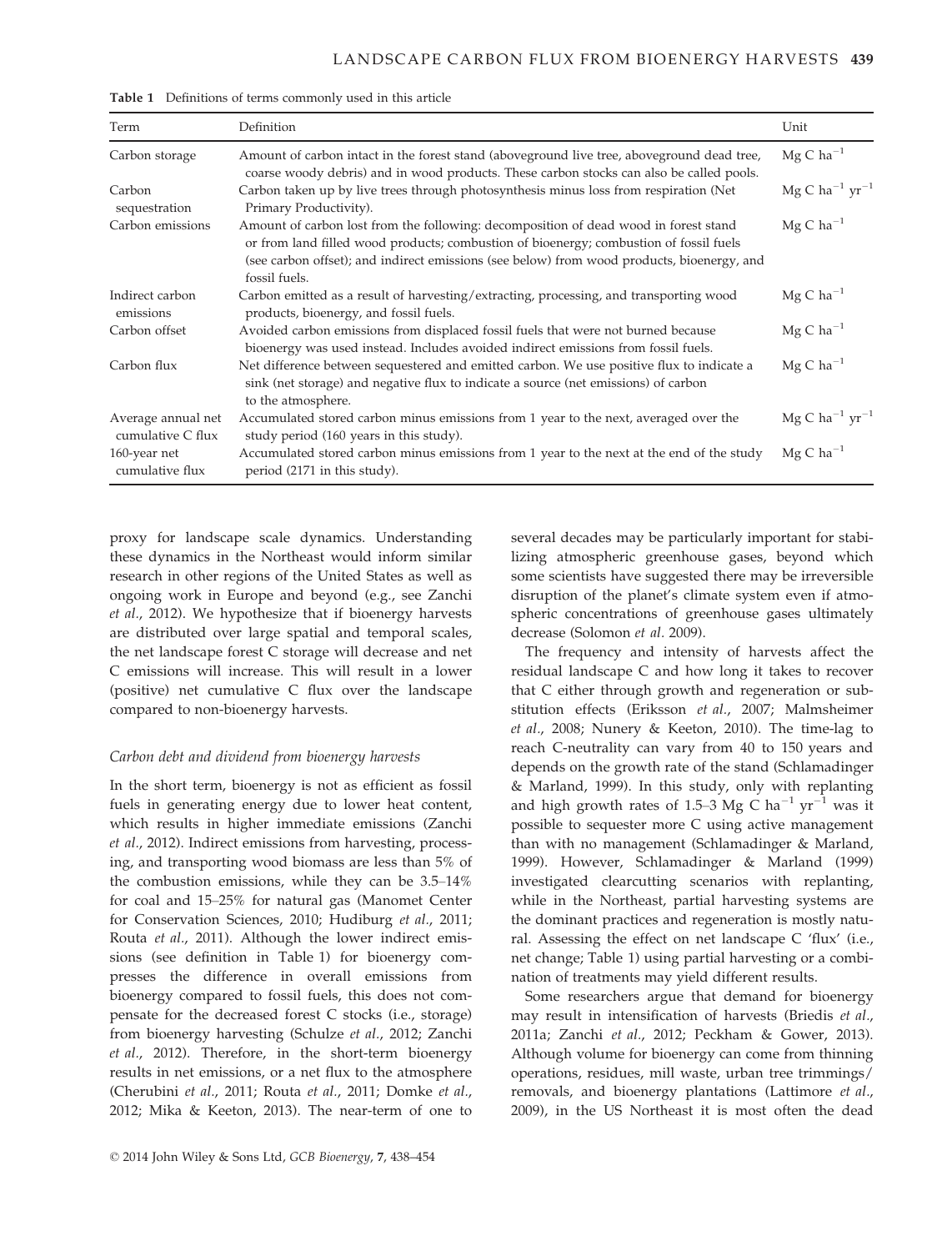wood, tree tops, and low grade, poorly formed stems (or cull) that are removed for bioenergy (Briedis et al., 2011b). The practice of whole-tree harvesting, where both merchantable and unmerchantable portions of a tree are removed, including tops and limbs (Johnson & Curtis, 2001), has been on the rise due to increasing demand for bioenergy (Briedis et al., 2011a). Demand in the bioenergy market increases the economic feasibility of removing unmerchantable material (Briedis et al., 2011a; Lippke et al., 2011). A recent field study found that whole-tree bioenergy operations resulted in significantly greater removals of snags and a trend toward reducing downed coarse woody debris (DCWD; not including standing dead trees; Mika & Keeton, 2013). In addition, whole-tree harvesting decreased aboveground live tree basal area by an average of 3% more compared to non-whole-tree harvested sites (A. Mika and W. Keeton, unpublished data). If bioenergy harvests result in increased removals of live biomass or residues (Zanchi et al., 2012), this may reduce average landscape C storage and increase atmospheric  $CO<sub>2</sub>$ , even with fossil fuel offsets (McKechnie et al., 2011; Gunn et al., 2012).

Despite the potential for greater net C emissions associated with intensified harvesting, some bioenergy harvesting practices, such as stand improvement cuttings, removing low grade material, have the potential to improve stand stocking and residual tree quality (Hoover & Stout, 2007). These practices may increase merchantable volumes and C sequestration rates (Hoover & Stout, 2007). Some researchers have argued that more intensive management results in the greatest C benefit due to substitution effects, such as displacing fossil fuels with wood bioenergy or substituting more emissionsintense building materials with wood (Eriksson et al., 2007; Davis et al., 2009; Routa et al., 2011). However, their conclusion was based on keeping forest C stocks intact for 4 extra years in the intensive management scenario (Eriksson et al., 2007). In fact, the authors recommend short rotations when the forest management goal is to generate both wood products and bioenergy (Eriksson et al., 2007). In contrast, other researchers argue that less intense harvesting results in a net C benefit (Harmon & Marks, 2002; Swanson, 2009; Nunery & Keeton, 2010), although only Harmon & Marks (2002) included bioenergy harvesting. In a simulation study of Scots pine (Pinus sylvestris) and Norway spruce (Picea abies) in a boreal forest, increasing the minimum basal area required before a harvest occurred reduced indirect C emissions from operations, depending on thinning intensity, stand density, species, and site conditions (Alam et al., 2012).

Finally, not only does management impact net C fluxes, but the end-use of the harvested wood, the source of wood (e.g., live trees, tree tops, slash), and type of fossil fuel displaced also impact the net C emissions from bioenergy (Eriksson et al., 2007; Sathre & Gustavsson, 2011). For example, offsetting a relatively low-emissions fossil fuel such as natural gas with bioenergy may increase the time-lag to C-neutrality compared to coal (Eriksson et al., 2007; Sathre & Gustavsson, 2011). This is because the energy derived from combustion of natural gas is 55 MJ  $kg^{-1}$  of fuel, while it is much lower  $(27 \text{ MJ kg}^{-1})$  for coal and bioenergy  $(8-20 \text{ MJ kg}^{-1})$ , depending on moisture content) (Demirbas, 2001). Comprehensive accounting for the net C budget effects of bioenergy harvesting is further complicated by spatial and temporal dynamics of forest management. Often, researchers simulate a single rotation, which can change the fundamental conclusions about the C-neutrality of bioenergy (Holtsmark, 2013). To produce an unbiased analysis, the temporal fluctuations in C stored in forest biomass and wood products as well as emissions have to be taken into account (Helin et al., 2013). In our study, we addressed this research gap by evaluating the net C fluxes from bioenergy harvest staggered temporally and spatially over the landscape.

## Landscape analysis framework

The spatial scale at which C-accounting is conducted may influence conclusions regarding net C flux, such as whether a stand or landscape is a net C source or sink (Harmon, 2001). For example, at the stand level it may appear that C is being emitted through decomposition of dead wood, but averaged over the landscape, C stores in dead pools may be stable or increasing (Harmon, 2001). A more holistic picture of the C impacts of harvesting requires comparing the average cumulative storage of C over time in managed forests (Cherubini et al., 2011) over multiple stands and harvest rotations (Zanchi et al., 2012; Holtsmark, 2013). Although some argue that the net C fluxes over the landscape scale should be averaged over a specified period of time, such as one rotation period (Harmon, 2001), the impact of bioenergy harvests on forest C stocks at any given time is also important (Gunn et al., 2012). If bioenergy harvesting results in a lower C equilibrium storage condition over the landscape then the absolute forest C stocks indicate additional  $CO<sub>2</sub>$  in the atmosphere, regardless of the baseline (Gunn et al., 2012). Comparing to a non-bioenergy harvest scenario as the baseline reveals exactly how much additional C has been released to the atmosphere. If net C fluxes are averaged over the study period, harvesting multiple stands with different entry cycles may result in no change in net C flux when averaged over the entire landscape (Mika & Keeton, 2013).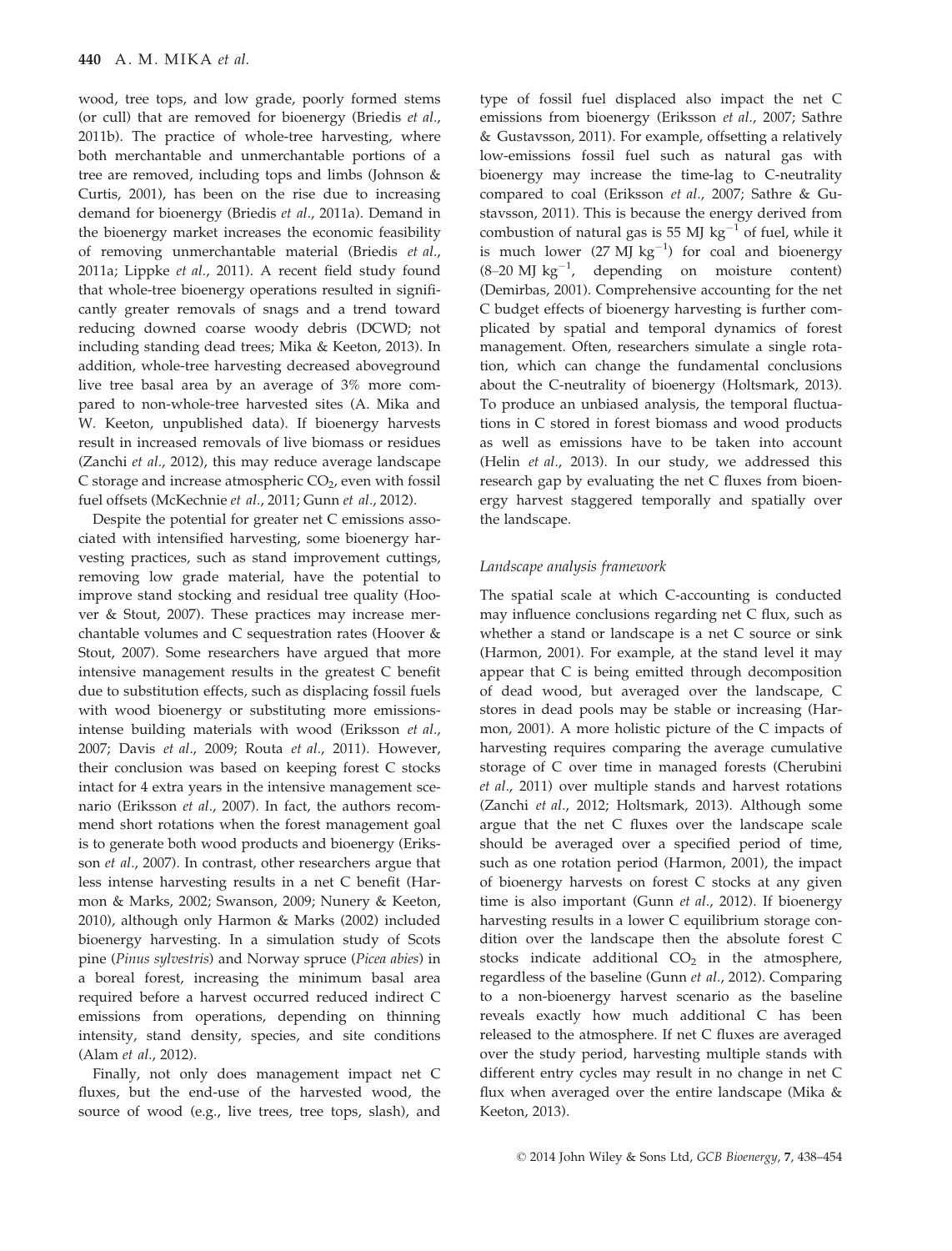Most studies examining bioenergy harvesting effects on long-term net C fluxes have used sophisticated forest C models, but are limited by overly simplistic assumptions about C-neutrality of bioenergy and do not incorporate indirect emissions in a full life-cycle analysis, as pointed out by McKechnie et al. (2011). For example, modeling exercises often schedule harvests simultaneously, resulting in a recurring increase in C during growth then a sharp drop during harvest (e.g., see Manomet Center for Conservation Sciences, 2010). They also often model one stand, rotation system, one harvest, or simultaneous harvests occurring over multiple stands, all of which illustrate short-term net emissions of C followed by a recovery (e.g., see Cherubini et al., 2011; Zanchi et al., 2012; Holtsmark, 2013). In this study, our objectives were to evaluate the net C flux from bioenergy harvests when partial harvests are staggered over the landscape, and comparing the net C fluxes of (i) no management; (ii) non-bioenergy harvests; and (iii) bioenergy harvest scenarios. We used a life-cycle C-accounting framework to assess the potential C emissions from intensified bioenergy harvests in an effort to inform policy.

### Materials and methods

## Study area and site selection criteria

The study area encompasses the northern hardwood-conifer forest of the northeastern US, including portions of Maine, New Hampshire, New York, and Vermont. Dominant late-successional species include Acer saccharum (sugar maple), Fagus grandifolia (American beech), Tsuga canadensis (eastern hemlock), and Betula alleghaniensis (yellow birch). We selected forested USDA Forest Service Forest Inventory and Analysis (FIA) plots of the maple/beech/birch forest-group type, which is the most common in the northern forest region and has the potential to be harvested for both conventional products and bioenergy.

We partially constrained variability by retaining stands of natural origin (no plantations) and excluding inoperable sites (wetlands; >50% slopes; >723 m elevation). We used the FIA annual inventory reports to stratify FIA plots inventoried in 2009/2010 (termed 'sites' in this article). We selected FIA plots with various inventoried basal areas to compare differing starting conditions. We also included the site index when it was available to retain some variability in site productivity between sites. We further stratified sites by eco-subregion in the M211 series (Bailey, 2004) of Adirondack/New England Mixed Forest-Coniferous Forest-Alpine Meadow. To obtain a representative sample that reflected the age distribution in the study area, we randomly excluded sites from some age classes based on FIA summary inventory tables (using Table 12 in Smith et al., 2009). The stratification was applied to the 3306 sites in the four northeastern states and resulted in a final sample of 362 sites with 148 in Maine, 70 in New Hampshire, 56 in New York, and 88 sites in Vermont.

#### Forest growth model

We used the northeastern variant of the Forest Vegetation Simulator (FVS-NE) to model the growth and harvests of stands over time. FVS is an empirical individual tree-based forest growth simulator (Crookston & Dixon, 2005) that has been used in the forestry industry for almost 40 years. It is a distance-independent and can be used for both even and uneven-aged stands with simple to mixed species compositions (Crookston & Dixon, 2005). NE-TWIGS, an individual tree growth and mortality model used by FVS-NE, has been shown to have 77–99% efficiency in short-term projections of tolerant hardwood stands in Ontario (Bankowski et al., 1996). However, for higher accuracy, regional regeneration data need to be adjusted based on field data and input by the user for studies spanning greater than 20 years (Bankowski et al., 1996).

Forest Vegetation Simulator (FVS) was chosen for its flexibility in simulating types and timing of harvests, particularly selection systems, availability of a variant calibrated for the Northeast, and compatibility with FIA data (Ray et al., 2009a). Harvests can be scheduled conditionally or by year and multiple simulated harvests can be implemented in one model run, with the ability to target specific size classes or species (Crookston & Dixon, 2005). The model is typically run at 5–10 year time steps for any period of time (Crookston & Dixon, 2005). The user can adjust regeneration inputs, slash management, fuel treatment, and fertilizer, among other options (Crookston & Dixon, 2005). Outputs include various stand structure attributes including C stocks in aboveground and belowground live and dead pools as well as C transferred to and persisting in wood products.

We did not include soil C, environmental stressors, natural disturbances, climate change, or future increases in atmospheric  $CO<sub>2</sub>$  concentrations in our model predictions. We acknowledge these factors are likely to affect C dynamics in northeastern forests (Ollinger et al., 2008) and change future forest productivity and species compositions (Pastor & Post, 1986; Ollinger et al., 2002; Wamelink et al., 2009; Xu et al., 2009). The focus of our study was the relative difference among management scenarios as a function of treatment alone, holding climate and disturbance constant, an approach consistent with other modeling studies (Eriksson et al., 2007; Nunery & Keeton, 2010). Furthermore, FVS calculates coarse root biomass stocks as a ratio to aboveground biomass; however, it does not include soil C because sites are highly variable and have different responses to management regimes (Schwenk et al., 2012). Hence, we chose not to include belowground C because the soil and fine roots pools are not estimated by FVS. Had we assumed soil C fluxes to vary positively with management intensity, the relative contrasts we found among scenarios would likely have been accentuated further (Nave et al., 2010; Zummo & Friedland, 2011).

### Regeneration parameters

Forest Vegetation Simulator (FVS) is highly sensitive to regeneration (Ray et al., 2009a; Nunery & Keeton, 2010). Although FVS-NE automatically sprouts some hardwood species from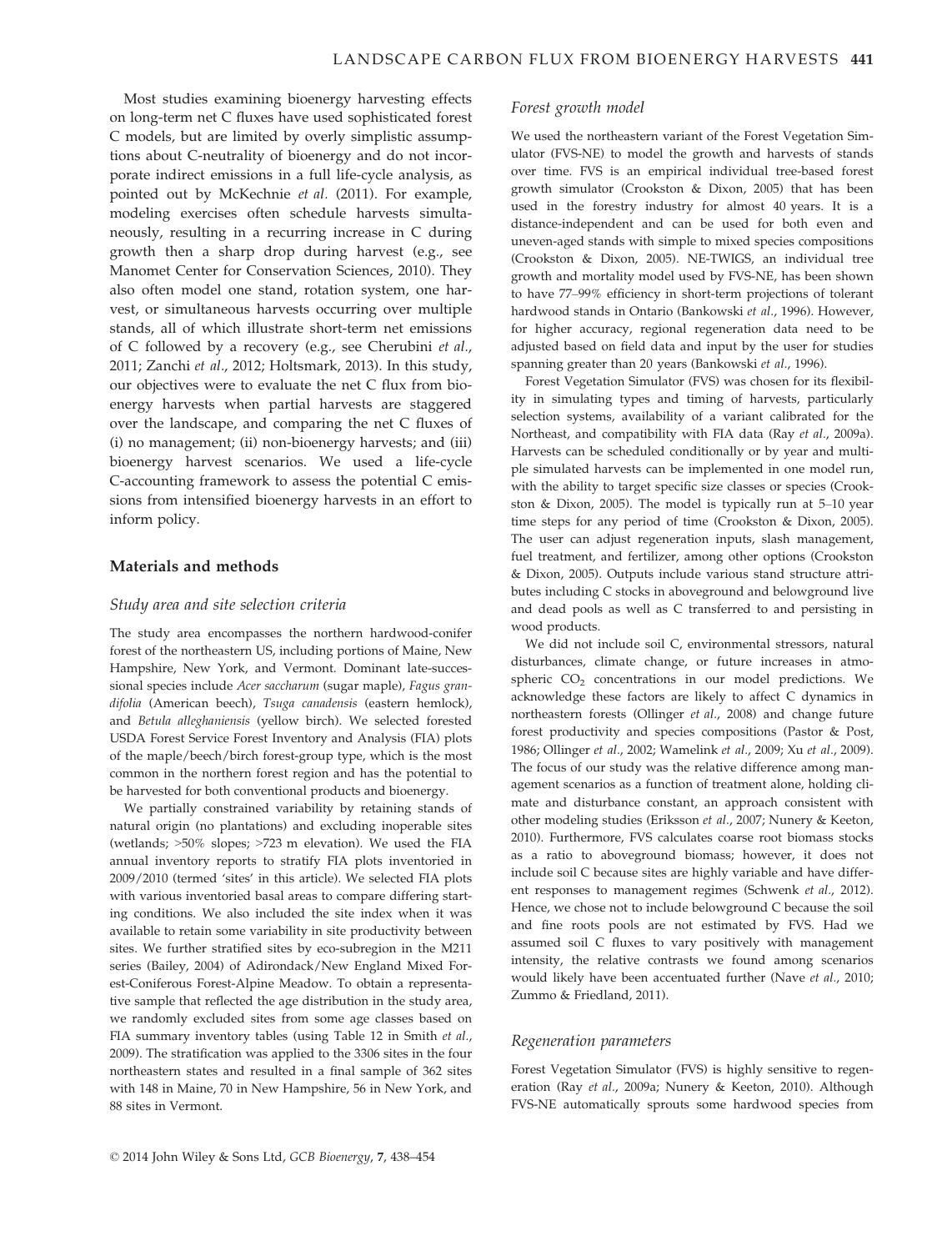stumps, the variant does not have a full regeneration model and the user has to input natural regeneration parameters (Ray et al., 2009a). Therefore, following Nunery & Keeton (2010) we turned off the sprouting option and defined natural regeneration parameters for each harvest scenario (Table 2).

We simulated natural regeneration of the most dominant species based on the average basal area of species present at all 362 sites. The abundance and type of species projected to regenerate after a simulated harvest depended on their shade tolerance as well as the light conditions created by the type and intensity of harvest. The regeneration inputs were generated using a spreadsheet tool developed by C.D. Kerchner and W.S. Keeton (unpublished Data), using field data presented in Nunery & Keeton (2010) and Leak (2005). Background regeneration of intermediate and shade-tolerant species was simulated at 10 year intervals, while specific post-harvest regeneration was linked to its harvest scenario minus the background regeneration. This procedure avoided double inputs of regeneration following harvests.

## Harvest scenarios

The general categories of harvest scenarios included the following: (i) a 'No Management' scenario; (ii) a non-bioenergy harvest; and (iii) a variety of bioenergy harvests. The active management scenarios (both non-bioenergy and bioenergy) integrated three silvicultural prescriptions commonly employed in the northeastern US (Table 3), based on Leak et al. (1987) and Seymour et al. (2002). The proportion of sites receiving each silvicultural treatment that made up the non-bioenergy scenario was an approximate representation of the frequency with which these systems are employed in practice. We used a negative exponential distribution to approximate the proportion of each silvicultural treatment in practice. We

randomly assigned single-tree selection, shelterwood, or clearcut to 67%, 24%, or 9% of the sites, respectively.

Both the shelterwood and clearcut harvests involved a thinning to a residual basal area of 14.0  $m<sup>2</sup>$  ha<sup>-1</sup> any time the stand attained full stocking  $(27.55 \text{ m}^2 \text{ ha}^{-1})$ . We imposed a constraint of no thinning 30 years before the regeneration harvest to prevent a clustering of treatments in time. The final removal cut in the shelterwood harvest was implemented 10 years after the regeneration harvest. We ran FVS-NE on 5-year time steps for better temporal resolution of projected C in various pools. The length of the study was 160 years to allow for at least two full cycles of harvest in the high frequency even-aged management scenario (Table 3).

The simulated harvests were staggered temporally so that not all harvests occurred simultaneously, which would result in a drop of C (from decrease in forest C and increase in emissions), with a subsequent recovery of C through regrowth and fossil fuel offsets. Instead, using the projected growth of each site under a 'No Management' scenario we determined when each site is predicted to reach full stocking and would be ready for harvest. We randomly divided each group of sites ready to be harvested at each 5-year cycle into five groups. For example, of the 45 sites ready to be harvested in 2016, only 9 were harvested in 2016; the remainder was harvested in 2021, 2026, 2031, and 2036. This allowed us to more realistically mimic the temporal complexity of harvests as they occur in practice.

Bioenergy harvests were simulated using two levels of bioenergy harvesting intensification with and without residual basal area limits. This was done to simulate minimum stocking thresholds recommended by silvicultural guides (Leak et al., 1987) and required by some Northeast states through heavy cutting laws and best management practices. Removing the residual basal area limit illustrates the potential outcomes of avoiding minimum stocking requirements, such as through the

Table 2 Regeneration inputs by species and harvest scenario (seedlings  $ha^{-1}$ ). The seedlings were naturally regenerated with 80% survival rate, uniform distribution, and an average height of 61 cm. The background regeneration occurred every 10 years; the actual inputs for post-harvest regeneration were those in the table minus the background regeneration. Regeneration values for bioenergy harvests are for the mean bioenergy removal; regeneration for the 75th percentile removal and 'Bioenergy Intensification' scenarios were increased further

| Species               | Dominance based<br>on Average<br>Basal Area (%) | Back-ground    | Single-Tree<br>Selection | Shelter-wood | Clearcut | Bioenergy<br>single-tree<br>selection | Bioenergy<br>shelterwood | Bioenergy<br>clearcut |
|-----------------------|-------------------------------------------------|----------------|--------------------------|--------------|----------|---------------------------------------|--------------------------|-----------------------|
| Acer rubrum           | 17                                              | 9              | 28                       | 74           | 93       | 31                                    | 75                       | 93                    |
| Acer saccharum        | 27                                              | 83             | 148                      | 221          | 184      | 165                                   | 223                      | 184                   |
| Pinus strobus         |                                                 | $\Omega$       | 8                        | 62           | 155      | 9                                     | 62                       | 155                   |
| Abies balsamea        | 5                                               | 16             | 29                       | 43           | 36       | 32                                    | 44                       | 36                    |
| Tsuga canadensis      | 5                                               | 15             | 27                       | 41           | 34       | 30                                    | 41                       | 34                    |
| Picea rubens          | 5                                               | 16             | 29                       | 43           | 36       | 32                                    | 44                       | 36                    |
| Betula alleghaniensis | 14                                              | 8              | 24                       | 63           | 79       | 26                                    | 63                       | 79                    |
| Thuja occidentalis    |                                                 | $\overline{2}$ | $\overline{4}$           | 6            | 5        | 4                                     | 6                        | 5                     |
| Fagus grandifolia     | 15                                              | 47             | 83                       | 125          | 104      | 93                                    | 126                      | 104                   |
| Betula papyrifera     | 4                                               | $\Omega$       | 12                       | 98           | 245      | 14                                    | 99                       | 245                   |
| Quercus rubra         | $\overline{2}$                                  |                | 3                        | 8            | 10       | 4                                     | 8                        | 10                    |
| Fraxinus americana    | 3                                               |                | 5                        | 14           | 18       | 6                                     | 14                       | 18                    |
| Total                 | 100                                             | 200            | 400                      | 800          | 1000     | 446                                   | 806                      | 1000                  |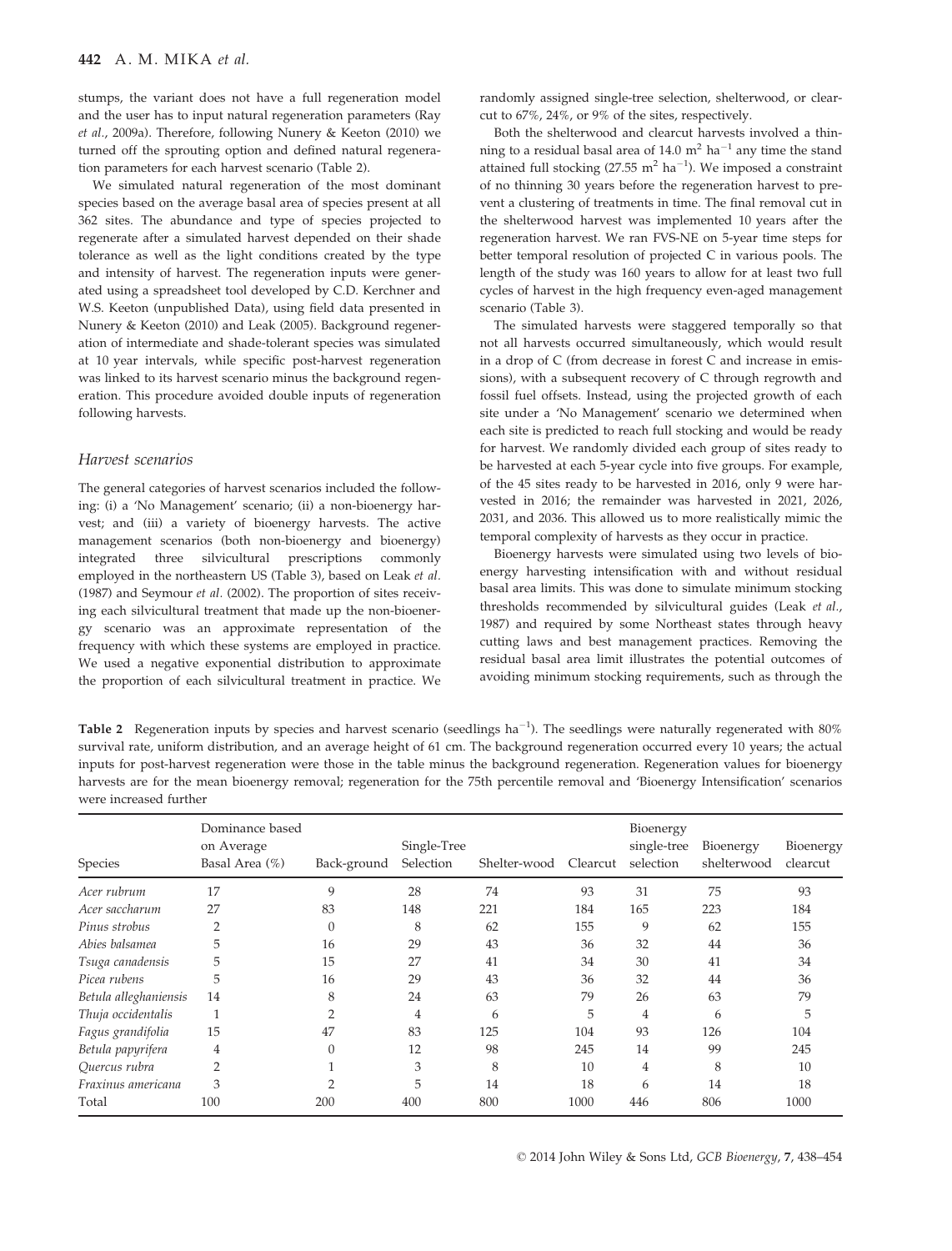|                                                             | Non-bioenergy management scenario |                              |                              | Bioenergy management scenario |                    |                              |  |
|-------------------------------------------------------------|-----------------------------------|------------------------------|------------------------------|-------------------------------|--------------------|------------------------------|--|
|                                                             | Single-tree selection             | Shelterwood                  | Clearcut                     | Single-tree selection         | Shelterwood        | Clear-cut                    |  |
| Nunery & Keeton<br>$(2010)$ scenario                        | ITS_HighLow                       | Shelterwood_High             | Clearcut Low                 |                               |                    |                              |  |
| Frequency                                                   | Low<br>(30 years)                 | High<br>$(80 \text{ years})$ | Low<br>$(120 \text{ years})$ | Low<br>(30 years)             | High<br>(80 years) | Low<br>$(120 \text{ years})$ |  |
| Structural<br>Retention                                     | High                              | High                         | Low                          | High                          | High               | Low                          |  |
| q-factor                                                    | 1.3                               |                              | $\overline{\phantom{0}}$     | 1.3                           |                    | $\overline{\phantom{0}}$     |  |
| Residual BA<br>$(m^2 \text{ ha}^{-1})$                      | 19.00                             | 14.00                        | 0.00                         | 18.43                         | 13.58              | 0.00                         |  |
| Min. DBH<br>class (cm)                                      | 5                                 | 5                            | 5                            | $\theta$                      | $\mathbf{0}$       | $\boldsymbol{0}$             |  |
| Max. DBH<br>class (cm)                                      | 61                                |                              |                              | 61                            |                    |                              |  |
| DBH class<br>width (cm)                                     | 5                                 |                              |                              | 5                             |                    |                              |  |
| Number<br>of legacy<br>trees (per ha)                       | 12                                | 6                            | $\boldsymbol{0}$             | 12                            | 6                  | $\theta$                     |  |
| Average<br>diameter<br>legacy<br>trees (cm)                 | 41                                | 15                           | $\boldsymbol{0}$             | 41                            | 15                 | $\boldsymbol{0}$             |  |
| Slash left<br>on site?                                      | Yes                               | Yes                          | No                           | No                            | No                 | No                           |  |
| Proportion of<br>landscape<br>receiving<br>treatment $(\%)$ | 67                                | 24                           | 9                            | 67                            | 24                 | 9                            |  |

Table 3 Description and parameters for the non-bioenergy and bioenergy active management scenarios used in the Forest Vegetation Simulator

issuance of heavy cut permits. Although this scenario may have only limited geographic applicability, it allows for the differentiation of potential intensifications of bioenergy. For all bioenergy harvests, the minimum tree size harvested was decreased from 5 to 0 cm (i.e., no minimum tree size limit). The slash (i.e., unmerchantable tops) was removed in the single-tree selection and shelterwood bioenergy harvests, but was retained in the non-bioenergy scenarios.

The bioenergy harvest scenarios had additional volume removed on top of that harvested in the non-bioenergy scenario (Table 3). Poorly formed or 'cull' trees, smaller stems, tree tops, and dead wood that is considered waste or residue is typically used for bioenergy applications, such as chips or pellets (Briedis et al., 2011b). Hence, in our study, bioenergy harvests were simulated as whole-tree removal and residual basal areas were decreased (relative to non-bioenergy) based on field data in the study region (A. Mika and W. Keeton, unpublished data). On the basis of this field data, we calibrated the bioenergy harvests to match the mean and 75th percentile intensities, which reflects two different levels of bioenergy harvest intensification. This resulted in an additional reduction in residual basal area of 3% and 12.5%, respectively, for bioenergy harvests relative to the non-bioenergy scenario (A. Mika and W. Keeton, unpublished data). The 75th percentile intensification scenario decreased the residual basal area from 18.43 to 16.62 m<sup>2</sup> ha<sup>-1</sup> for bioenergy single-tree selection harvests and from 13.58 to 12.24  $m^2$  ha<sup>-1</sup> for bioenergy shelterwood harvests. All of the additional harvested volume (relative to the non-bioenergy harvest) was allocated to bioenergy, while the remainder went to wood products or residues. Hence, in most simulations, the amount of wood products was the same for bioenergy and non-bioenergy harvests, except in extreme cases where the additional volume removal in a bioenergy harvest pushed the stocking so low that the subsequent harvest yielded fewer wood products (see Discussion).

Directly combusting bioenergy for heating has a 20% loss (i.e., 80% efficiency), while electricity generation has a much lower efficiency of 20–40% (Demirbas, 2001). Therefore, the additional volume harvested and slash was allocated to bioenergy for electricity or thermal, with the regional Northeast eGRID (Rothschild et al., 2009) or natural gas as the reference fuel mix, respectively. We assumed 30% efficiency for electricity and 80% efficiency for thermal (Demirbas, 2001). The emissions for the Northeast eGRID NEWE sub-region were 0.11 Mg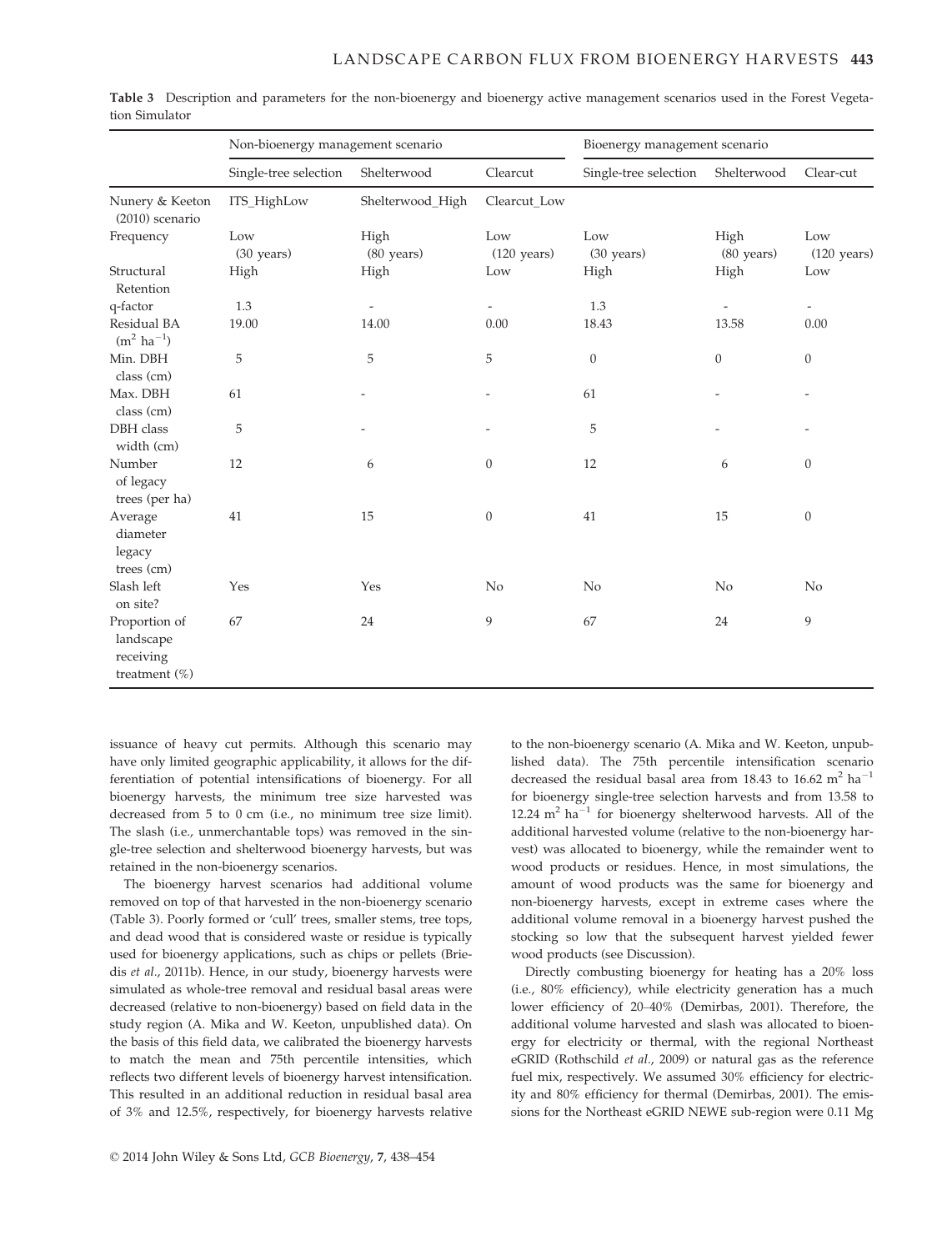## 444 A. M. MIKA et al.

CO<sub>2</sub>e (CO<sub>2</sub>-equivalents) per GJ (Rothschild et al., 2009) and  $0.08$  Mg CO<sub>2</sub>e/GJ for natural gas used in thermal applications (California Air Resources Board, 2010). Assuming that 50% of the mass of wood is C (Birdsey, 1992), we calculated that the corresponding emissions from bioenergy were 0.76 and 0.29 Mg  $CO<sub>2</sub>e/G$  for electricity and thermal, respectively. We applied the bioenergy harvests to 25%, 50%, or 100% of the stands (named BIO25, BIO50, and BIO100 scenarios, respectively) with the remainder receiving the non-bioenergy harvest. Stands that received the bioenergy harvest in the BIO25 and BIO 50 scenarios were those that had the largest percentage of class 3 (cull) trees relative to class 2 (acceptable) and class 1 (desirable) trees.

To ensure that the residual basal area thresholds did not drive our results, we also tested the effect of removing the residual basal area limit on net cumulative C fluxes by modeling a scenario called 'Bioenergy Intensification.' For the first entry cycle of the single-tree selection treatment, the 'Bioenergy Intensification' scenario involved the removal of an equivalent amount as the % reduction in basal area for the most intensive bioenergy harvests with residual basal area limits. For shelterwood harvests in this scenario, we reduced the residual basal area to 20 ft<sup>2</sup> acre or 4.59  $\mathrm{m}^2$  ha<sup>-1</sup>, a level representing the minimum as practiced in the Northeast.

## Net carbon fluxes and carbon neutrality

Fluxes, including C sequestration and storage minus emissions (Fig. 1), were calculated for each 5-year time step and averaged across all stands. Carbon in forest stands and transferred to wood products was calculated using the Fire and Fuels Extension in FVS-NE. Allometric equations developed by Jenkins et al. (2003) were chosen to calculate forest C in aboveground live, aboveground dead, and downed dead wood because tree height data, required by other allometric equations, was not consistently available for all FIA tree measurements. The Jenkins et al. (2003) equations have also been widely used by other studies (e.g., Fredeen et al., 2005; Keeton, 2006; Lamsal et al., 2011; Mika & Keeton, 2013). FVS-NE tracks the C in wood products throughout their life cycle using the methodology developed by Smith et al. (2006). This includes the amount and residency period of C stored in wood products, transferred to landfills, emitted with energy capture at wood processing mills, and emitted from processing without energy capture. The percentage of sawlogs and pulpwood still in use after 100 years is based on region and divided into hardwood and softwood. For example, in the Northeast, an average fraction of 0.095 of softwood sawlogs is in use after 100 years (Smith et al., 2006). Finally, direct and indirect emissions from energy generated from bioenergy and that from fossil fuel offsets (i.e., avoided fossil fuel emissions) as well as indirect emissions (Table 1; Fig. 1) from harvesting wood products were calculated according to Mika & Keeton (2013). We chose to exclude wood product substitution from our analysis and focused on the CO<sub>2</sub> emissions from bioenergy and the fossil fuel offsets. The fossil fuel emissions from energy captured during the processing of wood products (and associated indirect emissions from the extraction and processing of those fossil fuels) were also not relevant to this study. However, the amount of wood products was usually the same for paired stands receiving



Fig. 1 Sankey diagram showing the net carbon fluxes included in this study. The stocks and flows are proportional to the size of the pool or emission of carbon. Excluded sources include the following: displaced building products such as steel and concrete; fossil fuel offsets from captured energy during the processing of wood products; and associated loss from extraction and processing of the fossil fuel offsets from captured energy.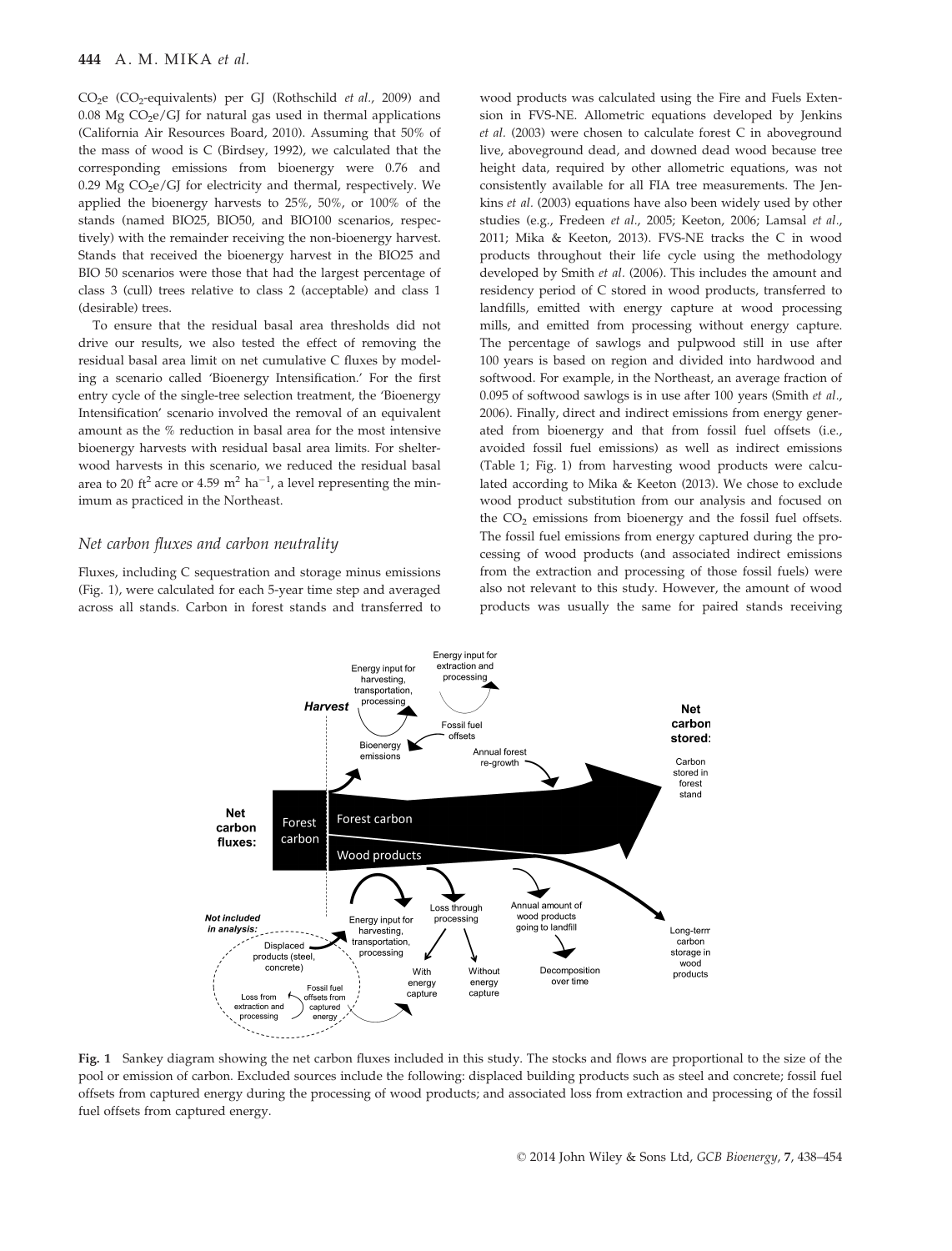either the bioenergy or non-bioenergy harvests (since the additional volume went to bioenergy). Therefore, since the comparison is relative, this likely would not have affected our results, but would have complicated the analysis further.

We calculated the total 160-year and annual average net cumulative C flux (see Table 1 for definitions) over the simulation period to evaluate the temporal dynamics of net carbon fluxes between scenarios, particularly to contrast bioenergy and non-bioenergy scenarios. We also assessed whether a positive net cumulative flux was reached at any point during the 160-year duration of the study for an individual stand or for the total landscape average. We compared these net cumulative and average fluxes among scenarios as well as relative to the no management and non-bioenergy scenarios.

## Statistical and sensitivity analysis

We used JMP 9.0.0 for Windows (SAS Institute Inc, 2010) to compare differences in C pools and net C fluxes, using  $\alpha = 0.05$ as the statistically significant level. The single-factor ANOVA with post hoc Tukey-Kramer HSD pair-wise comparisons tested for differences between management scenarios. We compared both the average C stored/emitted in various pools as well as the percent difference (Westerling et al., 2006; Mika & Keeton, 2013) in aboveground forest C pools from 2011 to 2171. We used a paired t-test to test for differences between net cumulative fluxes from bioenergy harvests where bioenergy was used for electricity generation or heating.

We performed a multivariate analysis to evaluate which factors may contribute the most to net cumulative C flux from bioenergy harvests, using a classification and regression tree (CART). CART is a robust nonparametric statistical tool that partitions variance in a dependent variable based on either categorical or numeric independent variables (De'ath & Fabricius, 2000). It is useful in ecological applications because it is able to assess nonlinear relationships, missing data, and high-order interactions (De'ath & Fabricius, 2000). CART allows for a better understanding of the relative predictive power of multiple independent variables (De'ath & Fabricius, 2000; Keeton & Franklin, 2005; Keeton et al., 2007). For our study, we used CART to determine which factors explained the largest amount of variance in net C fluxes from all 362 stands using the BIO100 results. The independent variables included harvest parameters (harvest type and harvest group), stand characteristics (age, aspect, slope, elevation, forest type, ecoregion, percent cull, starting basal area, initial biomass, and site index; Table 4). Harvest year was strongly correlated with starting live biomass ( $r = 0.71$ ); however, starting live biomass was not correlated with starting basal area ( $r = 0.14$ ). Therefore, harvest year was removed from further analysis, but harvest group was kept as a variable that reflected timing of harvest. We validated the most parsimonious tree using 75% of the data to train and 25% to validate the model.

To test whether assigning the bioenergy harvest to stands with highest percentage of cull trees affected our results, we randomly assigned bioenergy harvests to 50% of the stands and re-ran the BIO50 scenario. We also assessed the net cumulative C fluxes of bioenergy harvests if additional slash was Table 4 Independent variables used in the Classification and Regression Tree (CART) multivariable analysis, their respective levels, of number of sites for each classification

| Variable                    | Levels                 | Number<br>of sites |
|-----------------------------|------------------------|--------------------|
| Harvest type                | Single-tree selection  | 242                |
|                             | Shelterwood            | 87                 |
|                             | Clearcut               | 33                 |
| Harvest                     | Harvested              | 78                 |
| group                       | immediately            |                    |
|                             | Harvested              | 76                 |
|                             | after 5 years          |                    |
|                             | Harvested              | 71                 |
|                             | after 10 years         |                    |
|                             | Harvested              | 70                 |
|                             | after 15 years         |                    |
|                             | Harvested              | 67                 |
|                             | after 20 years         |                    |
| Age                         | Continuous             | 362                |
| Aspect                      | Continuous             | 362                |
| Slope                       | Continuous             | 362                |
| Elevation                   | Continuous             | 362                |
| (feet)                      |                        |                    |
| Forest type                 | Sugar maple/           | 287                |
|                             | beech/yellow           |                    |
|                             | birch (801)            |                    |
|                             | Black cherry (802)     | 3                  |
|                             | Hard maple/            | 1                  |
|                             | basswood (805)         |                    |
|                             | Red maple/upland (809) | 71                 |
| Ecoregion                   | M211Aa                 | 17                 |
|                             | M211Ab                 | 42                 |
|                             | M211Ac                 | 30                 |
|                             | M211Ad                 | 16                 |
|                             | M211Ae                 | 35                 |
|                             | M211Af                 | 33                 |
|                             | M211Ag                 | 19                 |
|                             | M211Ba                 | 29                 |
|                             | M211Bb                 | 14                 |
|                             | M211Bc                 | 15                 |
|                             | M211Bd                 | 8                  |
|                             | M211Ca                 | 22                 |
|                             | M211Cb                 | 5                  |
|                             | M211Cc                 | 6                  |
|                             | M211Cd                 | 15                 |
|                             | M211Da                 | 7                  |
|                             | M211Db                 | 12                 |
|                             | M211Dc                 | 17                 |
|                             | M211Dd                 | 10                 |
|                             | M211De                 | 6                  |
|                             | M211Df                 | $\overline{4}$     |
| Percent cull                | Continuous             | 362                |
| Start BA                    | Continuous             | 363                |
| Start live                  | Continuous             | 364                |
| biomass                     |                        |                    |
| Site index<br>(sugar maple) | Continuous             | 364                |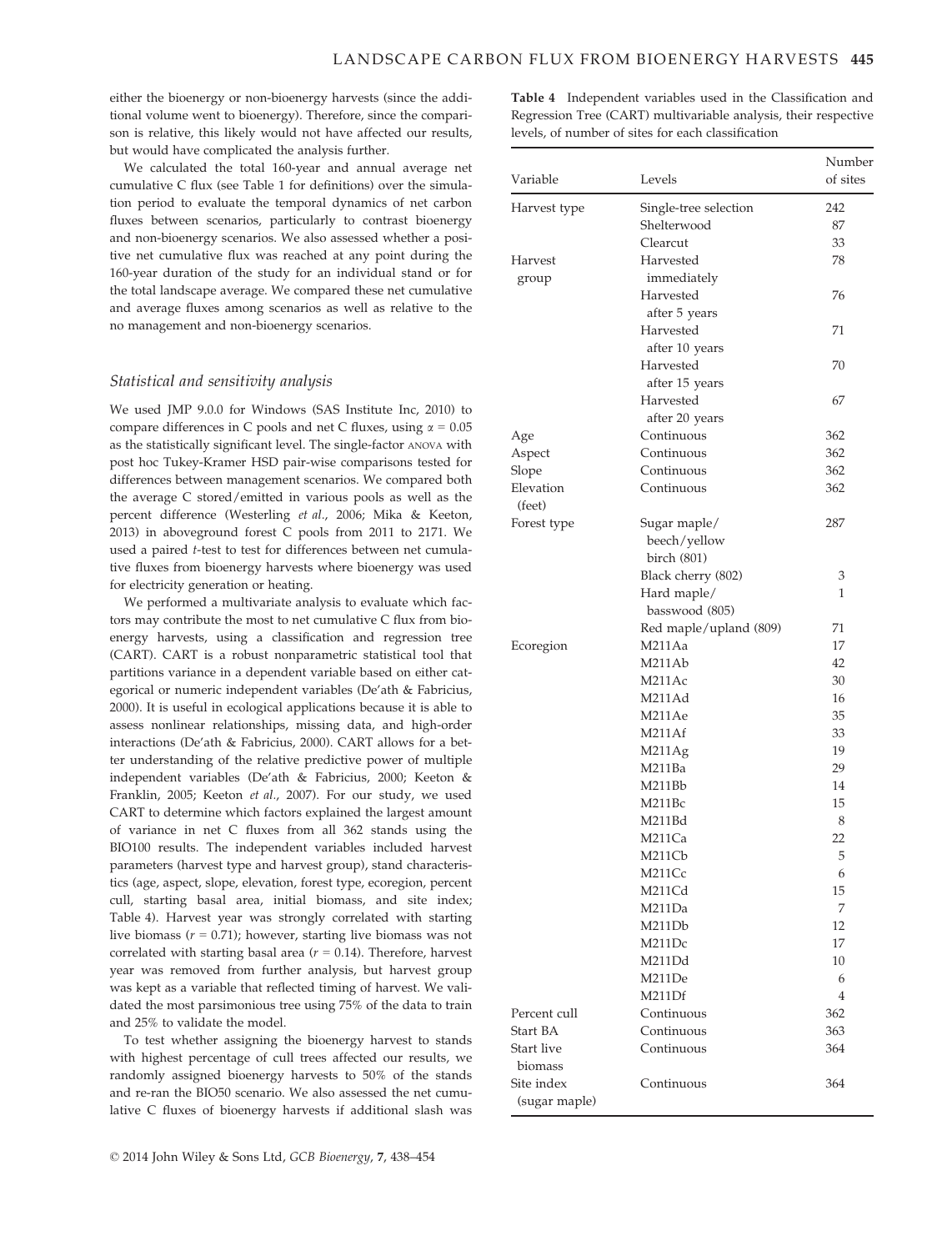removed from thinnings between the shelterwood and clearcut regeneration harvests.

## Results

## Changes in carbon stocks and cumulative emissions at the individual stand level

Compared to net C flux from non-bioenergy harvests, of the 362 stands only 99 had a projected positive net flux in any given year (i.e., not cumulative) when harvested for bioenergy. The simulated BIO25, BIO50, and BIO100 scenarios had smaller aboveground forest C pools (annual average stocks of 83.34, 81.28, and 77.47 Mg C ha<sup> $-1$ </sup>, respectively) and wood products (annual average stock of 21.32, 21.23, and 21.02 Mg C ha<sup>-1</sup>, respectively) than non-bioenergy harvests (annual average stock of 85.29 Mg C ha<sup>-1</sup> in aboveground forest pools and 21.42 in wood products).

Although the projected annual indirect emissions from harvesting, processing, and transporting wood products were 0.12–0.54 Mg C ha<sup>-1</sup> lower for bioenergy harvests than for non-bioenergy harvests, the bioenergy harvests had additional emissions from the combustion of bioenergy. For the BIO25, BIO50, and BIO100 scenarios, these were additional annual emissions of 0.63, 1.27, and 2.54 Mg C ha<sup>-1</sup>, respectively, from bioenergy combustion. Even with the inclusion of fossil fuel offsets (0.10–0.39 Mg C ha<sup>-1</sup> yr<sup>-1</sup>), this resulted in net emissions in any given year compared to non-bioenergy harvests. The average total storage for BIO100 was 57.93 while it was 67.76 Mg C ha<sup>-1</sup> for non-bioenergy harvests. Averaged over 160 years, all but three stands in the BIO100 had net positive emissions (i.e., net flux to the atmosphere) relative to non-bioenergy.

We then calculated the net cumulative C fluxes for each stand at the end of the 160-year simulation period (Fig. 2). When all stands were harvested as bioenergy (i.e., the BIO100 scenario) for electricity generation, 64 stands resulted in a negative net cumulative C flux and 298 yielded a net C benefit (positive net cumulative C flux). Overall, the net cumulative C flux ranged from  $-73.78$  to 137.81 Mg C ha<sup>-1</sup>. In comparison, the 'No Management' had an average of 158.60 Mg C ha<sup>-1</sup> (range of 54.06–293.39 Mg C ha<sup>-1</sup>) net cumulative C flux at the end of the simulation period, or 0.99 Mg C ha<sup>-1</sup> stored per year. The majority of this, 0.80 Mg C ha<sup>-1</sup>, was sequestered by live trees. The net C accumulation based on the 'No Management' scenario far surpassed that of the active management scenarios (single-factor ANOVA;  $P < 0.0001$ ). Using percent difference (change from 2011 to 2171) of C in live tree and standing dead tree showed that only the active management scenarios were different from the 'No Management'  $(P < 0.0001)$ . The 'No Management' scenario also showed an increase in cumulative C storage in the DCWD by the end of the simulation period, increasing from 4.58 to 12.70 Mg C  $ha^{-1}$ . The further statistical analyses focused on comparing the active management scenarios (with and without bioenergy harvest).



Fig. 2 Cumulative totals by scenario over the entire study period. The value at the end of the simulation (in 2171) is the 160-year net cumulative flux. The error bars are the standard error, calculated using the standard deviation of the cumulative totals of all 362 stands.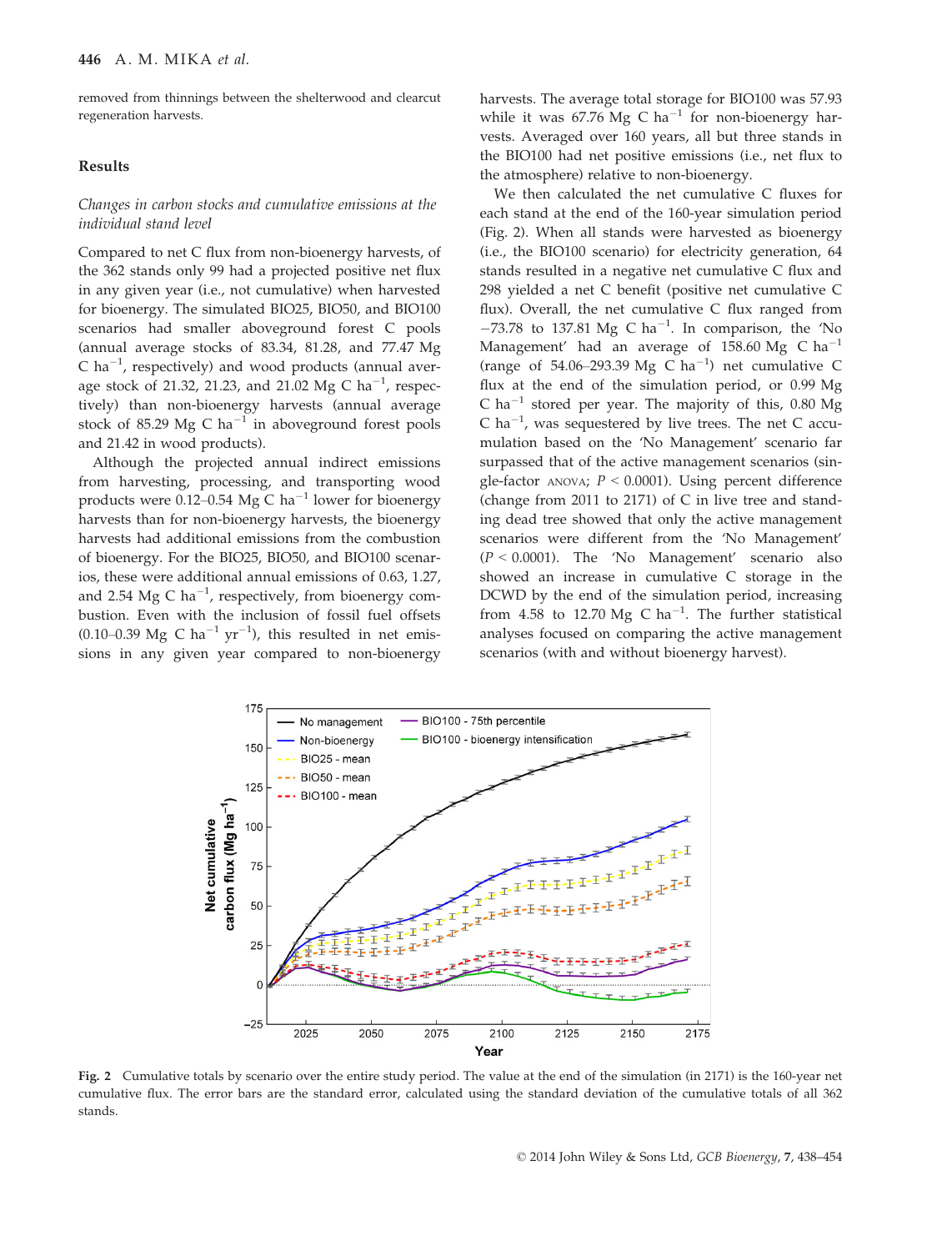### Net cumulative C fluxes from the landscape

Assessing the impact of bioenergy harvests in terms of net cumulative C flux over the landscape after 160 years showed that using bioenergy for electricity generation resulted in positive net cumulative C flux. On average, harvesting 25%, 50%, or 100% of the stands for bioenergy resulted in net cumulative C flux of 85.33, 65.70, and 26.09 Mg C ha $^{-1}$ , respectively. However since the net cumulative C flux for bioenergy harvests (85.33, 65.70, and 26.09 Mg C ha<sup>-1</sup> for BIO25, BIO50, and BIO100, respectively) was lower than that for non-bioenergy harvests (104.85  $Mg$  C ha<sup>-1</sup>) across the landscape, bioenergy harvests resulted in net emissions to the atmosphere. Relative to non-bioenergy, BIO25, BIO50, and BIO100 scenarios resulted in additional absolute emissions of  $-2.47$ ,  $-5.02$ , and  $-9.83$  Mg C ha<sup>-1</sup> yr<sup>-1</sup>, respectively (Fig. 3). A single-factor ANOVA and post hoc Tukey-Kramer HSD test showed that all scenarios differed from each other ( $P < 0.0001$  for all).

Repeating the analysis for BIO100 with the bioenergy going to heating instead of electricity generation affected the net cumulative C flux. A paired t-test showed that the net cumulative C flux was higher when bioenergy was used for heating rather than electricity generation in the BIO100 scenario (landscape average of 39.40 and 26.09 Mg C ha<sup>-1</sup>, respectively;  $P < 0.0001$ ). Compared to non-bioenergy, using bioenergy for heating instead of electricity resulted in two additional stands having a positive net C flux in any given year. Overall, there were an additional 39 stands, for a total of 337 that had a positive net cumulative C flux when the bioenergy was used for heating instead of electricity. However, averaged across the landscape, the net cumulative C flux compared to non-bioenergy (104.85 Mg C ha<sup>-1</sup>) was 65.44 Mg C ha<sup>-1</sup> lower.

The effects of harvesting on forest C stocks varied by type of harvest. Averaged over the 160-year simulation period and among a collection of stands distributed over the landscape, all active management scenarios resulted in statistically significant reductions in the forest live tree and DCWD within the forest C stocks  $(P < 0.0001$ ; Table 5; Fig. 4). The Tukey-Kramer HSD test revealed that the BIO100 scenario had lower live tree C (66.32 Mg C ha<sup>-1</sup>) than all other scenarios (67.54, 68.25, and 68.88 Mg C ha<sup>-1</sup> for BIO50, BIO25, and nonbioenergy, respectively;  $P < 0.05$ ). Compared to nonbioenergy, BIO100 had 2.56 fewer Mg of C per hectare in live trees (Fig. 4). The BIO50 scenario also had statistically lower live tree C than the BIO25 scenario  $(P = 0.0034;$  Table 5; Fig. 4). However, there was no difference between the BIO25 and BIO50 ( $P = 0.31$ ) or between the non-bioenergy and BIO25 scenarios  $(P = 0.46;$  Table 5; Fig. 4). Furthermore, downed coarse woody debris differed between all active management scenarios ( $P < 0.0001$ ; Table 5; Fig. 4). This pool ranged from 15.04 Mg C ha<sup>-1</sup> for the non-bioenergy scenario to between 9.84 and 13.73 Mg C ha<sup>-1</sup> for the bioenergy scenarios. The standing dead tree C was not statistically different between any active management scenarios  $(P = 0.35;$  Table 3; Table 5; Fig. 4) and ranged 1.31– 1.37 Mg C ha<sup>-1</sup>.



Fig. 3 Total carbon emitted relative to the non-bioenergy scenario (dashed line). The values above each line show the average of all 362 stands over the 160 years for each scenario.

© 2014 John Wiley & Sons Ltd, GCB Bioenergy, 7, 438–454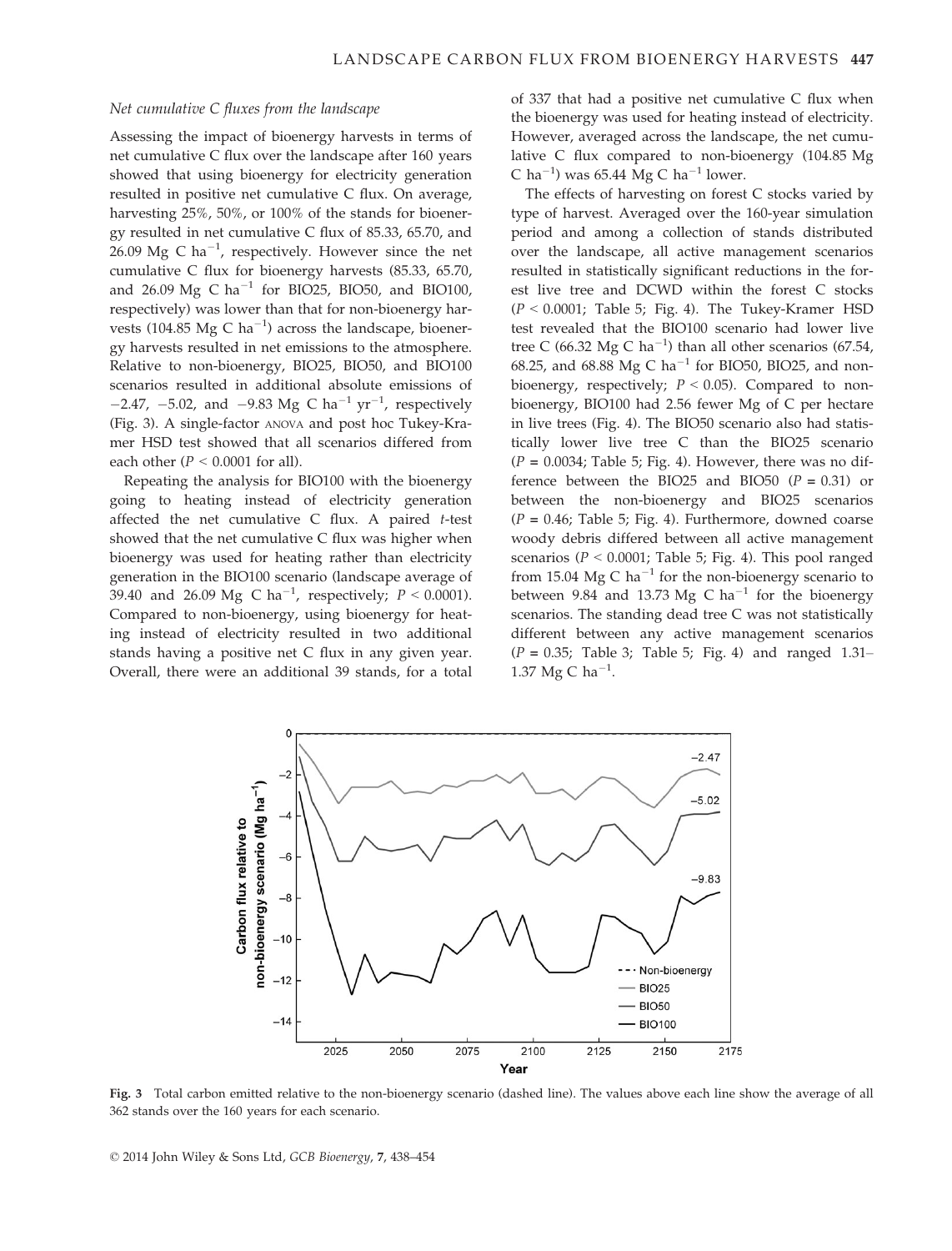Table 5 Post hoc Tukey-Kramer HSD results comparing the average C in forest carbon pools and emissions between active management scenarios across 160 years when bioenergy is used for electricity generation. The active management scenarios included non-bioenergy and bioenergy scenarios. In the bioenergy scenarios either 25, 50, or 100% of the stands were harvested for bioenergy (named BIO25, BIO50, and BIO100, respectively)

| Management scenario | C pool                           | <b>BIO25</b> | <b>BIO50</b> | <b>BIO100</b> |
|---------------------|----------------------------------|--------------|--------------|---------------|
| Non-bioenergy       | Live tree                        | 0.4600       | 0.0034       | < 0.0001      |
|                     | Dead tree                        | 0.9905       | 0.7796       | 0.2779        |
|                     | Down woody debris                | < 0.0001     | < 0.0001     | < 0.0001      |
|                     | Wood products                    | 0.9839       | 0.8219       | 0.1607        |
|                     | Emissions with energy capture    | 0.9975       | 0.9625       | 0.5491        |
|                     | Emissions without energy capture | 0.9978       | 0.9623       | 0.5569        |
|                     | Wood product indirect emissions  | 0.9995       | 0.9926       | 0.8885        |
|                     | Bioenergy emissions              | < 0.0001     | < 0.0001     | < 0.0001      |
|                     | Fossil fuel offsets              | < 0.0001     | < 0.0001     | < 0.0001      |
|                     | Total C stored                   | < 0.0001     | < 0.0001     | < 0.0001      |
| <b>BIO25</b>        | Live tree                        |              | 0.3140       | < 0.0001      |
|                     | Dead tree                        |              | 0.9595       | 0.5549        |
|                     | Down woody debris                |              | < 0.0001     | < 0.0001      |
|                     | Wood products                    |              | 0.9835       | 0.4222        |
|                     | Emissions with energy capture    |              | 0.9971       | 0.7568        |
|                     | Emissions without energy capture |              | 0.9966       | 0.7559        |
|                     | Wood product indirect emissions  |              | 0.9995       | 0.9557        |
|                     | Bioenergy emissions              |              | < 0.0001     | < 0.0001      |
|                     | Fossil fuel offsets              |              | < 0.0001     | < 0.0001      |
|                     | Total C stored                   |              | < 0.0001     | < 0.0001      |
| <b>BIO50</b>        | Live tree                        |              |              | 0.0103        |
|                     | Dead tree                        |              |              | 0.9228        |
|                     | Down woody debris                |              |              | < 0.0001      |
|                     | Wood products                    |              |              | 0.7618        |
|                     | Emissions with energy capture    |              |              | 0.9153        |
|                     | Emissions without energy capture |              |              | 0.9195        |
|                     | Wood product indirect emissions  |              |              | 0.9886        |
|                     | Bioenergy emissions              |              |              | < 0.0001      |
|                     | Fossil fuel offsets              |              |              | < 0.0001      |
|                     | Total C stored                   |              |              | < 0.0001      |

## Differences in carbon stores and emissions

Comparing forest C pools between scenarios at the end of the 160-year simulation period revealed statistically significant differences in the DCWD pool. There was no statistically significant difference in aboveground live tree or snag C among active management scenarios  $(P > 0.05$  for both). There was a statistically significant difference in the downed DCWD pool between active management scenarios ( $P < 0.0001$ ). A post hoc Tukey-Kramer HSD test showed that this difference can be attributed to the comparisons of BIO100 against all the other active scenarios ( $P < 0.001$ ). The BIO50 scenario also differed from non-bioenergy scenario ( $P = 0.01$ ).

There was no difference among active management scenarios in the net C stored in wood products at the end of the simulation ( $P > 0.05$ ). The resulting direct and indirect emissions (with and without energy capture) resulting from processing wood products (see Table 1 for definitions) also did not differ ( $P > 0.05$ ). Emissions from bioenergy, and the avoided fossil fuel emissions, were higher for BIO100 (2.54 and 0.39 Mg C ha<sup>-1</sup>, respectively) and all active scenarios ( $P < 0.01$ ) as well as between non-bioenergy and BIO50 ( $P = 0.02$ ). Finally, the total net flux in any given year (total storage minus total emissions) was greater for non-bioenergy scenario than for the BIO100, BIO50, or BIO25  $(P < 0.0001$  for all) and for BIO25 compared to BIO100  $(P < 0.05)$ .

## Intensification of bioenergy harvests

The post-harvest residual basal area modeled in bioenergy harvest scenarios strongly affected the net cumulative C flux. Using the 75th percentile (reduction of 12.5% in residual basal area for bioenergy scenario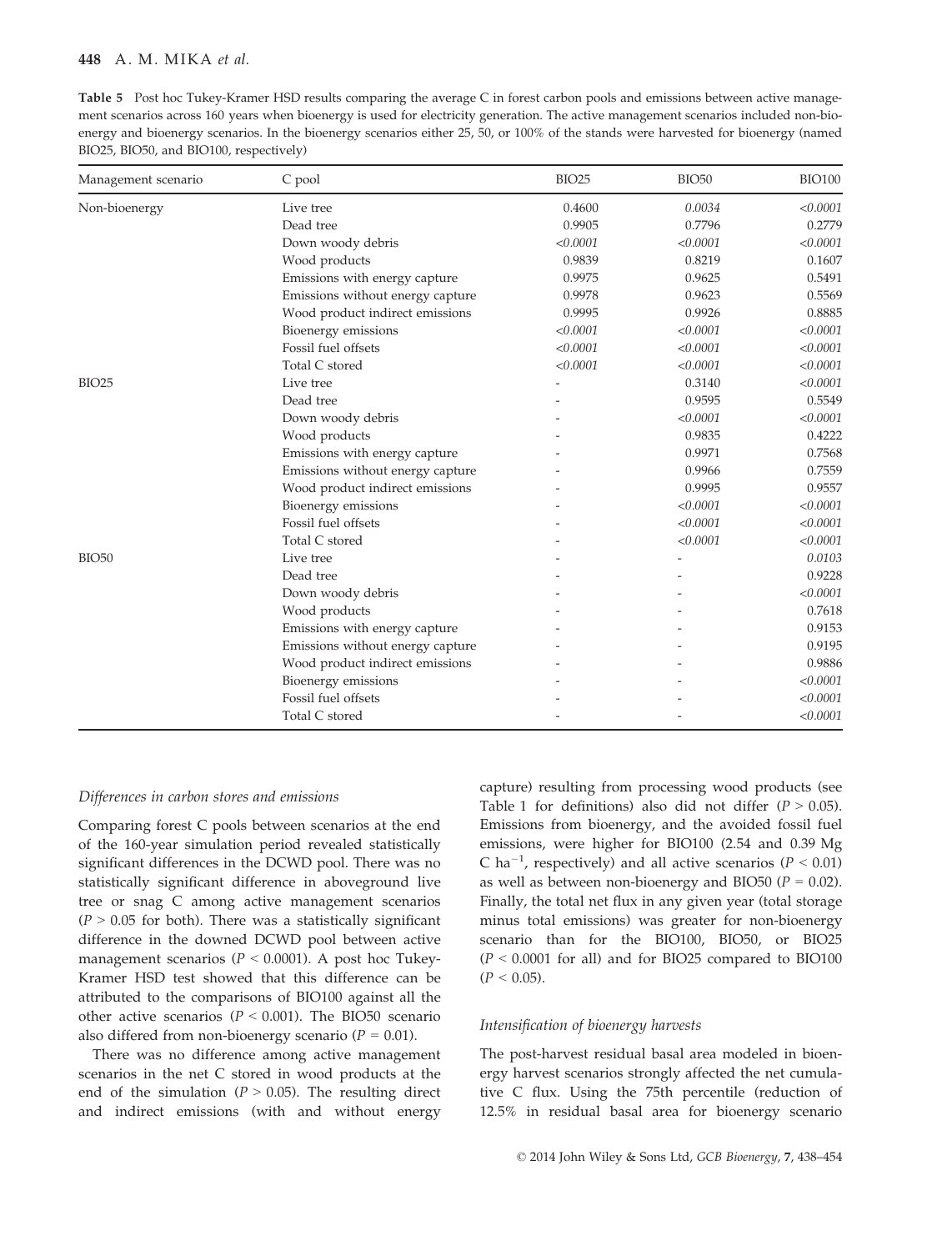

Fig. 4 Positive bars show aboveground forest C stocks, C in wood products, and displaced fossil fuel C emissions (offset). Negative bars show C emitted from the processing of wood products and burning of bioenergy for electricity generation. For each pool, the values are cumulative totals averaged across 362 stands and 160 years. The error bars show the pooled standard error for the total net C flux. Subtracting the negative bars from the positive bars for each scenario gives average landscape net cumulative flux per year.

compared to non-bioenergy) from our field data rather than the mean (reduction of 3%) significantly decreased the landscape net cumulative C flux from 26.09 to 16.17 Mg C ha<sup>-1</sup> (paired *t*-test;  $P < 0.0001$ ). Not setting a lower limit for basal area further significantly decreased the net cumulative C flux to  $-4.62 \text{ Mg}$ C ha<sup>-1</sup> (paired *t*-test;  $P < 0.0001$ ). Both of these bioenergy scenarios with additional intensification were statistically different from all other scenarios (Tukey-Kramer HSD test;  $P < 0.0001$  for all except  $P = 0.22$  between BIO100 and 75th Percentile scenarios).

Including slash (unmerchantable tops) removed from intermediate thinnings scheduled between the shelterwood and clearcut regeneration harvests, allocated as volume for bioenergy, increased the net cumulative C flux. This held for both electricity and heating BIO100 scenarios (paired *t*-test;  $P < 0.0001$ ). For electricity, removing slash from thinnings resulted in a net cumulative C flux of 30.25 Mg C ha<sup>-1</sup> (compared to 26.09 Mg  $C$  ha<sup>-1</sup> when the thinnings were not removed). Including slash from thinnings and using it for heating increased the net cumulative C flux from 39.40 to 43.09 Mg C ha $^{-1}$ .

## Multivariate and sensitivity analysis

The CART analysis showed that pre-harvest live biomass at the beginning of the simulation period (henceforth termed 'initial biomass') was the single strongest predictor of cumulative net C fluxes (Fig. 5). Of the 12 independent variables assessed, only initial biomass was selected by the final CART model and assigned to multiple nodes in the tree. Stands with greater aboveground live tree biomass had a lower net cumulative C flux, including some with negative net cumulative C flux, than those with lower initial biomass (Fig. 5). Validating the CART results, a linear regression supported a negative correlation between 2011 aboveground live tree biomass and net cumulative C flux (Fig. 6;  $R^2 = 0.57$ ;  $F =$ 485.6;  $P < 0.0001$ ).

The sensitivity analysis showed that our decisions for specific details of the modeling scenarios, such as assigning bioenergy harvests to stands with the largest percentage of cull trees (relative to other stands in our sample), did not affect our results. Instead of assigning the bioenergy harvest to the stands with the largest percentage of cull trees for the BIO25 and BIO50 scenarios, we randomly assigned the harvests to 50% of the stands. A Tukey-Kramer HSD test showed that the net cumulative C flux in any given year from the BIO50 scenario was not statistically different from a BIO50 scenario where the bioenergy harvests were randomly assigned ( $P = 0.9992$ ). The average net cumulative C flux across all years was also not different (paired t-test;  $P = 0.87$ .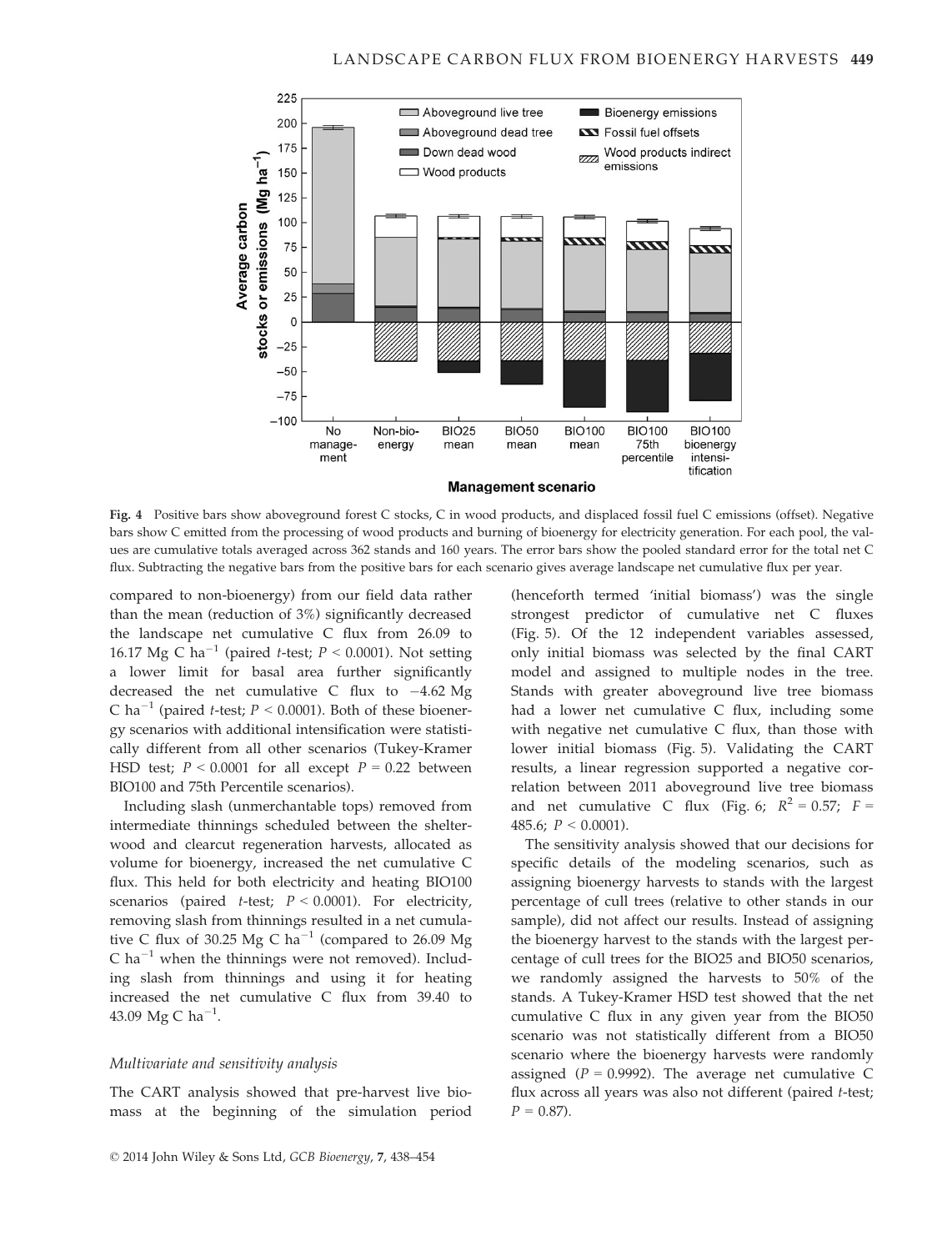#### Discussion

Despite considerable debate in the literature (Schlamadinger et al., 1995; Johnson, 2009; Schulze et al., 2012; Zanchi et al., 2012), the results from this study strongly support the conclusion that wood bioenergy increases net emissions of  $CO<sub>2</sub>$  to the atmosphere compared to timber management that does not allocate volume to bioenergy ('non-bioenergy'; Fig. 3). However, since all



Fig. 5 Classification and Regression Tree analysis results.  $R^2 = 0.587$ ; RMSE = 19.63;  $N = 362$ ; number of splits = 4; AICc = 3194.87. The values along the bottom are the mean net cumulative fluxes for that partition. Independent variables in analysis included those listed in Table 4.

bioenergy harvests resulted in positive net cumulative C flux, and thus did not increase C emissions over time (but rather both sequestered C and offset fossil fuel emissions), it is only in comparison to the emissions reductions that would have accrued from non-bioenergy harvesting (i.e., foregone net C flux potential) that this view emerges. Thus, choice of baseline yields profoundly contrasting conclusions about wood bioenergy emissions. Relative to starting landscape condition, all scenarios added carbon to terrestrial sinks and/or offset fossil fuel emissions, and could by this measure be considered carbon neutral. If foregone C sequestration potential (or 'opportunity cost') is the benchmark, and if harvest intensities increase, then our results show wood bioenergy to result in net increased emissions.

In previous studies of wood bioenergy, a primary focus has been on the length of the C debt and possible dividend through forest C sequestration and fossil fuel offsets (McKechnie et al., 2011; Routa et al., 2011; Zanchi et al., 2012). In contrast, our study suggests that when bioenergy is part of a suite of forest products, although the net cumulative C flux over the landscape is positive (i.e., a net sink of emissions), bioenergy harvests result in net emissions to the atmosphere compared to nonbioenergy harvests (Fig. 3). From this analytical perspective, we found no evidence of a long-term dividend. Our results are consistent with Peckham & Gower (2013) who, using the Biome-BGC model, predict that under a scenario of expanded harvesting and replacement of traditional products with bioenergy production, the US Midwest is likely to shift from a carbon sink to a carbon source.

Many stands in our study were not able to recover from the more intense bioenergy harvests to their



Fig. 6 Linear regression of net flux from BIO100 scenario and starting live biomass.  $Y = -0.6891*X + 77.01$ .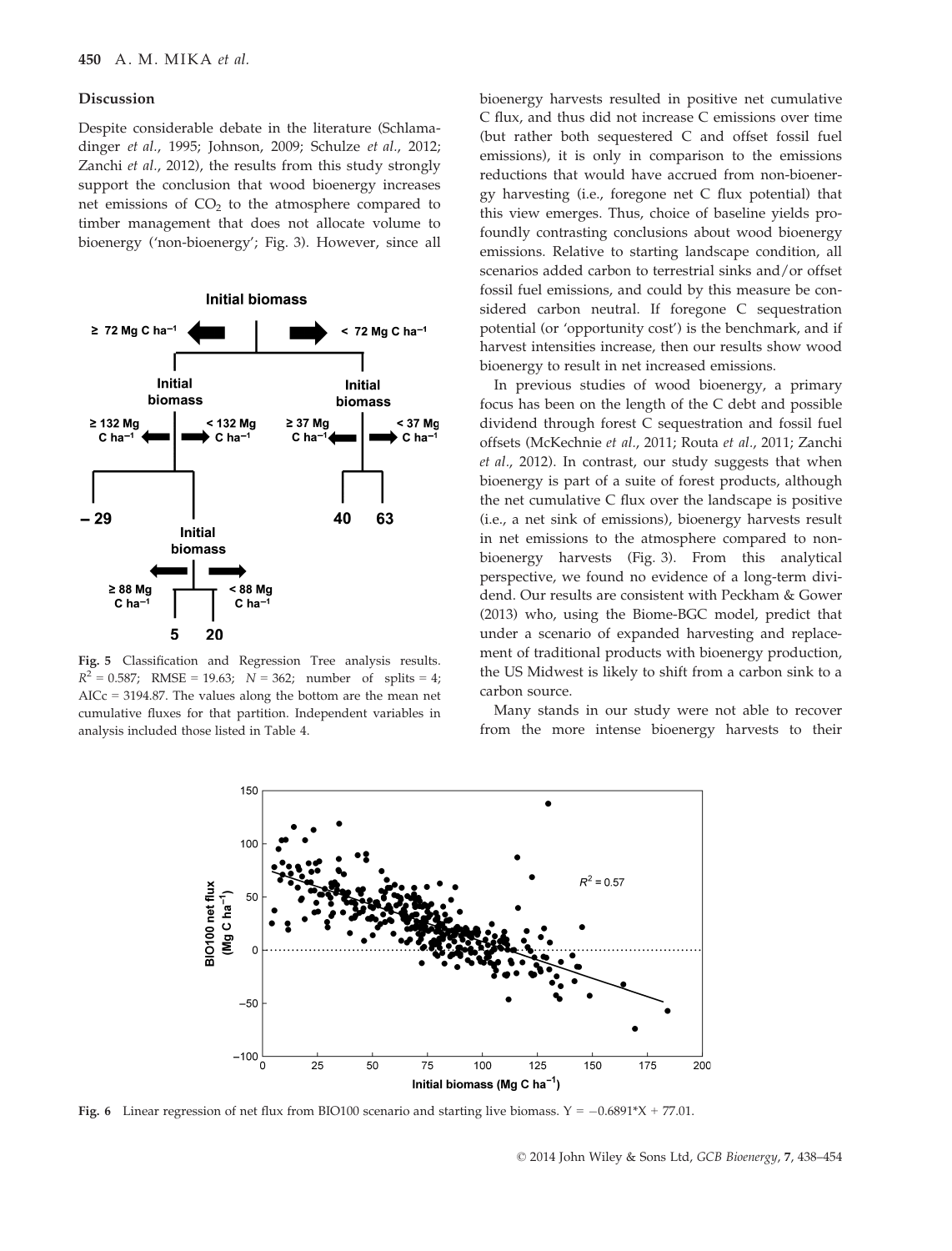starting aboveground live biomass stocks; therefore, the volume of wood products declined over time due to lack of harvestable material. Therefore, there was not only less C in the forest stand at the end of the simulation period but also less was harvested and transferred to wood products over time. Setting the residual basal area even lower, or removing the post-harvest minimal stocking requirement altogether, resulted in lower positive net cumulative C fluxes, which were negative with no residual basal area limit. However since all our bioenergy harvest scenarios represented various degrees of intensification, the C dynamics may differ if bioenergy competes for wood products. Although this is currently not the case, future prices for woodchips, sawlogs, and pulp fiber will determine the allocation of harvested wood to these various uses (Eisenbies et al., 2009; Briedis et al., 2011a). Therefore, mitigation methods will need to focus on sustainable forest management and end-uses with the lowest net C impacts.

## Variability between stands

In our study, the majority of stands (82%) that were harvested for bioenergy resulted in a net C benefit (storage plus avoided fossil fuel emission) at the end of the simulation period. However, all stands had a net emission in at least 1 year and 64 had a negative net cumulative C flux by the end of the simulation period. More importantly, the net cumulative C flux over the landscape was lower for bioenergy harvests than non-bioenergy harvests, which results in net emissions to the atmosphere in any given year.

The multivariate CART analysis showed that of all the variables pertaining to stand characteristics and silvicultural prescription, the amount of live biomass at the start of the simulation had the largest impact on cumulative net C flux. This was likely because stands with higher initial biomass were harvested earlier and, hence, had more rotations fit into the 160-year simulation, than those with lower initial biomass. Those with lower initial biomass grew until they reached the minimum stocking required for a harvest and were sequestering C during that time.

Although FVS is highly sensitive to site index, this independent variable did not surface as a top predictor of variability in cumulative net C flux. We found that the initial amount of live biomass and end-use of bioenergy influences net C outcomes (Fig. 5). These results are consistent with Holtsmark (2013), who found bioenergy harvests are not C-neutral over the short- or longterm when harvest intensity is increased permanently. Our analysis suggest that fundamental conclusions about net C flux change when multiple harvests, staggered over time and space, are included in the analysis rather than just a single harvest with subsequent recovery (Holtsmark, 2013). Other researchers have also found that the starting landscape conditions as well as land-use history strongly influence the amount of time required to reach C-neutrality (Mitchell et al., 2012). However, in contrast to our study, the stands with greater biomass achieved a net C benefit relative to fossil fuels faster (Mitchell et al., 2012), while the stands in our study had the opposite relationship and never achieved a net C benefit relative to non-bioenergy. Our results support the conclusion that if the stands with larger amount of biomass are harvested for bioenergy, the C debt, referred to as 'debit' by the authors, may be longer or never be achieved (Schlamadinger & Marland, 1999).

## Differences in carbon neutrality accounting

Researchers have found that choice of C-accounting method, such as whether only changes in forest C stocks are counted as opposed to total C sequestered and emitted (Johnson, 2009), strongly affect conclusions about the impacts of bioenergy harvesting on C fluxes. Other researchers have recommended including in the accounting full life-cycle analysis (Cherubini & Strømman, 2011), wood product bioenergy substitutions (Eriksson et al., 2007), effects of multiple harvests (Holtsmark, 2013), and appropriate baselines (Johnson & Tschudi, 2012), including a clear definition of the baseline (Helin et al., 2013).

The question of the baseline is particularly relevant because most previous bioenergy studies used a fossil fuel baseline (e.g., see Eriksson et al., 2007; Manomet Center for Conservation Sciences, 2010; McKechnie et al., 2011; Zanchi et al., 2012), while our study uses a non-bioenergy baseline. Johnson & Tschudi (2012) identified four main baseline approaches in bioenergy studies: (i) no baseline; (ii) reference point; (iii) marginal fossil fuel; and (iv) biomass opportunity cost. In our study, we incorporated the latter three baselines, but also added a non-bioenergy baseline. The 'reference point' compares the C stocks at the beginning of the study to those at the end, the 'marginal fossil fuel' baseline illustrates the C emissions relative to those from the equivalent amount of energy generated from fossil fuels, and the 'biomass opportunity cost' shows the amount of biomass intentionally harvested for the purposes of energy generation (Johnson & Tschudi, 2012). Comparing to a no management reference point as the baseline may be unrealistic. However, the drastic difference in net cumulative C flux from no management compared to all the active management scenarios makes a strong case for reserve-based management as one component on an integrated strategy designed to offset emissions from other sources (Nunery & Keeton, 2010).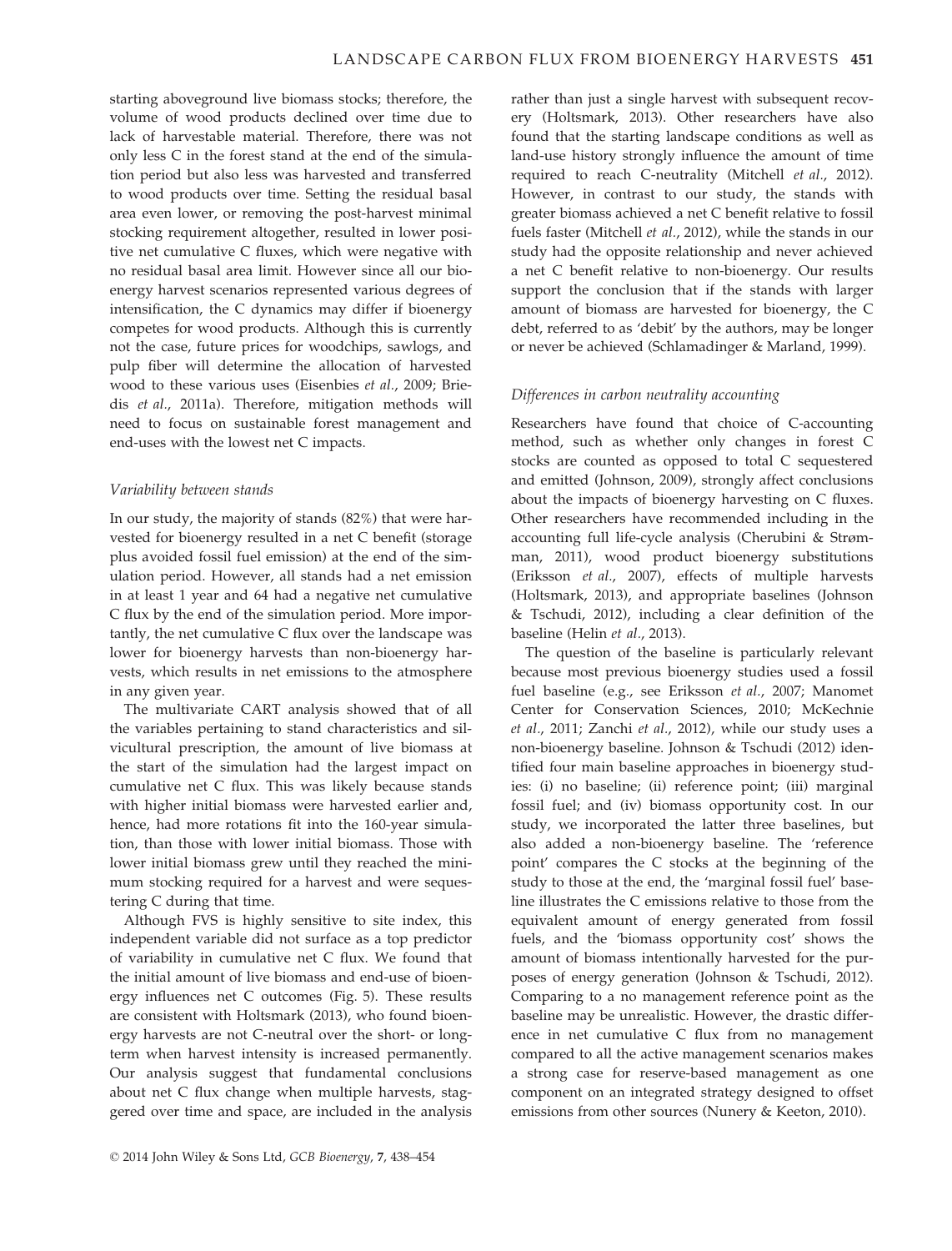Other researchers have found that choice of reference fossil fuel baseline strongly affects estimated net C fluxes (Eriksson et al., 2007; Manomet Center for Conservation Sciences, 2010; McKechnie et al., 2011). Since coal and oil emit more C per unit of energy produced than natural gas (Demirbas, 2001), replacing these with bioenergy may have greater net C benefits (Eriksson et al., 2007; Manomet Center for Conservation Sciences, 2010; Walker et al., 2012). Our study used natural gas as the reference fuel for heating and the Northeast regional grid fuel mix for electricity, which represents one of the cleanest fuel mixes in the United States. The NEWE grid has the sixth lowest emissions of any regional grid in the United States (Rothschild et al., 2009). The modeled emissions would likely have been higher (and net cumulative C fluxes lower) had we used a more carbonintensive electricity mix, such as those located in the Midwest. Similarly, the net cumulative C fluxes likely would have been higher if coal or oil was displaced for thermal instead of natural gas. However, despite using natural gas as the reference fossil fuel, the net cumulative C fluxes from the bioenergy scenarios are likely to still be below the storage projected by either the no management or non-bioenergy scenarios.

## Reducing and mitigating emissions from bioenergy harvests

Transitioning away from fossil fuels will require reductions in energy use, improved energy efficiency, and increased utilization of other renewable energy sources, such as wind and solar. However, there is also an important role for forests, and wood bioenergy may be part of the mix. Using bioenergy for heating instead of electricity, particularly in parts of the United States and other countries that rely on coal, may have greater benefit (Eriksson et al., 2007; Manomet Center for Conservation Sciences, 2010; McKechnie et al., 2011) than in the Northeast where bioenergy is displacing a less C-intensive fuel mix. Furthermore, careful selection of stands and treatment may decrease the net emissions from bioenergy harvests. Some poor quality stands with small stems and low stocking may benefit from rehabilitation treatments, such as a silvicultural clearcut or crop tree release (Russell-Roy et al., Inreview), where the harvested product is combusted for energy. However, we assigned silvicultural treatments and harvest schedules randomly rather than based on stocking, stand characteristics, or management objectives. Furthermore, aside from the thinnings between the shelterwood and clearcut harvests, the regeneration harvests themselves were scheduled by year, not based on site quality or volume of live biomass. Frequency and timing of harvests are important because there is an immediate post-harvest emission of C (Cherubini et al., 2011; Mika & Keeton, 2013). Demand for bioenergy is likely to decrease harvest rotations (Schulze et al., 2012), which would result in more frequent post-harvest fluxes of C. On the other hand, extending rotation periods, which is commonly accepted practice to increase forest C stocks (Liski et al., 2001; Peng et al., 2002; Ray et al., 2009b; Swanson, 2009; Keeton et al., 2011), may alleviate this additional initial C flux from bioenergy harvests.

Another way to reduce emissions from bioenergy harvest may be to increase the basal area threshold before a harvest occurs (i.e., waiting longer to harvest), which may also reduce indirect emissions from harvesting, based on our results and previous research (Liski et al., 2001; Alam et al., 2012). Although our study did not incorporate various levels of structural retention or rotation lengths for both non-bioenergy and bioenergy harvests, some stands were not harvested as heavily because they were limited by our minimum residual basal area specification. Removing this limit showed that although the emissions from bioenergy harvests did not increase, the C stocks in the forest and wood products decreased even further. This resulted in negative net cumulative C flux over the landscape. In general, increasing in situ forest C by decreasing intensity and increasing structural retention results in greater forest C stocks (Harmon et al., 2009; Ray et al., 2009b; Nunery & Keeton, 2010; Keeton et al., 2011), which decreases net C emissions. The Forest Guild (Forest Guild Biomass Working Group, 2010) and several US states have already proposed harvesting guidelines including retention standards, specific to bioenergy harvests. Retaining several large live and dead trees per hectare, as well as tree tops and slash, is beneficial because it aids in the recruitment of snags and DCWD and has additional biodiversity and habitat cobenefits (Littlefield & Keeton, 2012).

Finally, some researchers have argued that the initial C emissions from bioenergy harvests from harvesting and combustion are offset by growing stands (Malmsheimer et al., 2011). In our study, all stands were harvested for either bioenergy or non-bioenergy and we did not include unmanaged reserves. However, integrated use of reserves, longer rotations, less intensive management, and staggered scheduling of bioenergy harvests, compensating for harvest emissions through regrowth in recovering stands, could further offset or minimize bioenergy harvests.

Ultimately, determining the optimal mix, type, and amount of wood bioenergy production within integrated regional energy portfolios will require deliberative public policy formulation and comprehensive C-accounting. Wood bioenergy is a renewable energy source that can provide local economic incentives for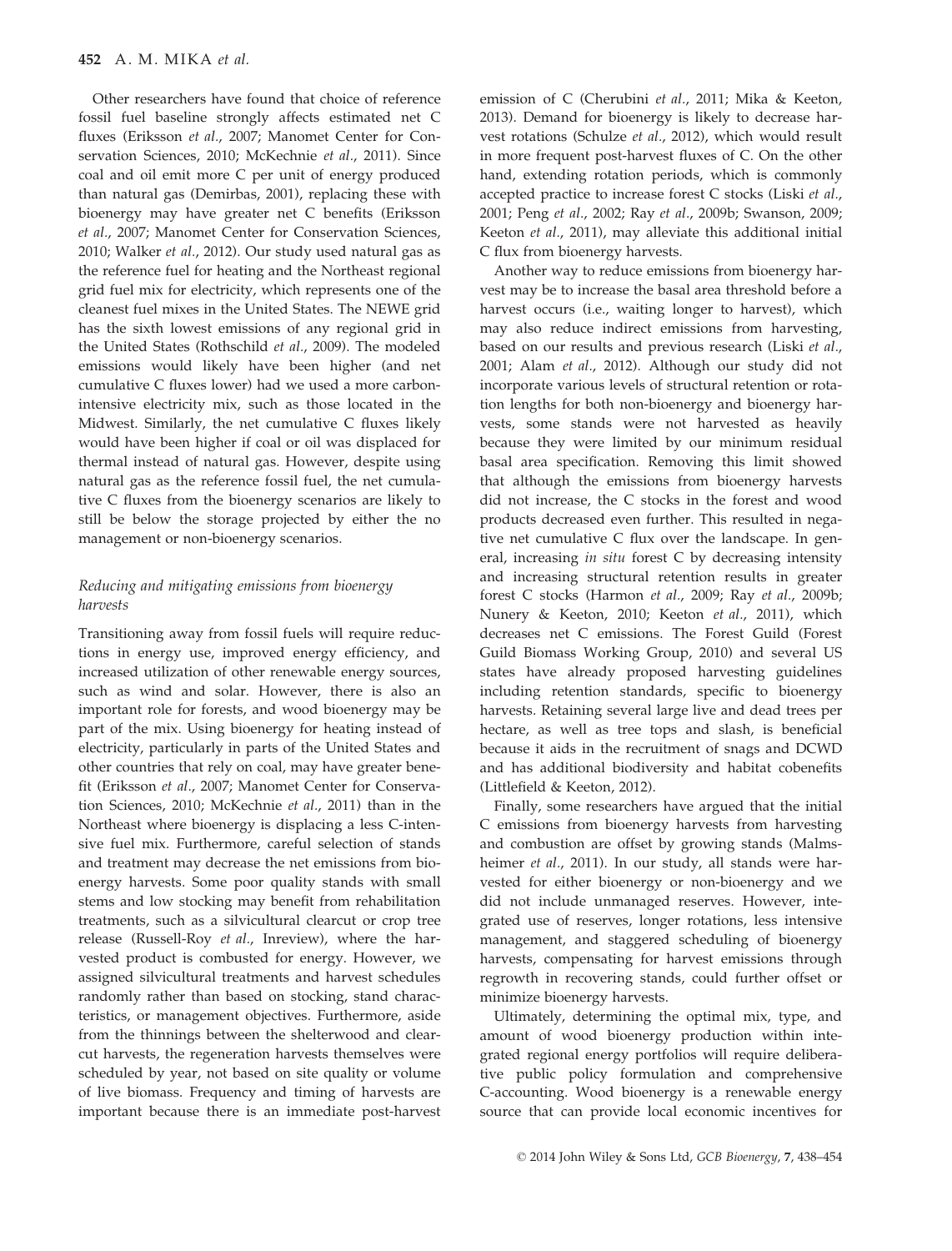working forests as well as open space conservation. Hence, it has clear benefits that must be considered relative to emissions tradeoffs. Policy development will need to assess net emissions relative to different types of baselines, as in this study. From this standpoint, the missed opportunity to sequester carbon when assessed against a business as usual baseline will need to be evaluated against the favorable emissions profiles of bioenergy scenarios when assessed against a reference point baseline (e.g., starting C balance). However, both our study and previous research (Peckham & Gower, 2013; Zanchi et al., 2012) clearly show that even the latter baseline is strongly affected by the degree to which future harvesting intensity increases, supporting a need for policies and guidelines aimed at minimizing this risk.

#### Acknowledgements

This study was supported by grants from the National Science Foundation (Award no. 0613884), the Northeastern States Research Cooperative, and the USDA McIntire-Stennis Forest Research Program. We thank the field crew, including Caitlin Littlefield, Isabel Beavers, and Emily Potter for helping us with field data collection. We also thank Donald Tobi, other foresters, and landowners for facilitating access to field sites. We thank Cecilia Danks, Don Ross, and Deane Wang for providing valuable constructive criticism on an earlier draft of this manuscript.

#### References

- Alam A, Kilpeläinen A, Kellomäki S (2012) Impacts of initial stand density and thinning regimes on energy wood production and management-related CO<sub>2</sub> emissions in boreal ecosystems. European Journal of Forest Research, 131, 655–667.
- Bailey RG (2004) Identifying ecoregion boundaries. Environmental Management, 34, S14–S26.
- Bankowski J, Dey D, Boysen E, Woods M, Rice J (1996) Validation of NE-TWIGS for Tolerant Hardwood Stands in Ontario. Ontario Ministry of Natural Resources, Ontario Forest Research Institute, Sault Ste. Marie, Ontario, Canada.
- Birdsey RA (1992) Carbon Storage and Accumulation in United States Forest Ecosystems. Gen. Tech. Rep. WO-59, Department of Agriculture, Forest Service, Washington, DC, USA.
- Briedis JI, Wilson JS, Benjamin Jeffrey G, Wagner RG (2011a) Biomass retention following whole-tree, energy wood harvests in central Maine: adherence to five state guidelines. Biomass and Bioenergy, 35, 3552–3560.
- Briedis JI, Wilson JS, Benjamin JG, Wagner RG (2011b) Logging residue volumes and characteristics following integrated roundwood and energy-wood whole-tree harvesting in central Maine. Northern Journal of Applied Forestry, 28, 66–71.
- Buchholz T, Luzadis VA, Volk TA (2009) Sustainability criteria for bioenergy systems: results from an expert survey. Journal of Cleaner Production, 17 (Suppl. 1: S86–S98.
- California Air Resources Board (2010) Local Government Operations Protocol for the Quantification and Reporting of Greenhouse Gas Emissions Inventories Version 1.1. California Air Resources Board, California Climate Action Registry, ICLEI - Local Governments for Sustainability, and The Climate Registry, Sacramento, CA, USA.
- Cherubini F, Strømman AH (2011) Life cycle assessment of bioenergy systems: state of the art and future challenges. Bioresource Technology, 102, 437–451.
- Cherubini F, Strømman AH, Hertwich E (2011) Effects of boreal forest management practices on the climate impact of  $CO<sub>2</sub>$  emissions from bioenergy. Ecological Modelling, 223, 59–66.
- Crookston NL, Dixon GE (2005) The forest vegetation simulator: a review of its structure, content, and applications. Computers and Electronics in Agriculture, 49, 60–80.
- Davis SC, Hessl AE, Scott CJ, Adams MB, Thomas RB (2009) Forest carbon sequestration changes in response to timber harvest. Forest Ecology and Management, 258, 2101–2109.
- De'ath G, Fabricius KE (2000) Classification and Regression Trees: a powerful yet simple technique for ecological data analysis. Ecology, 81, 3178–3192.
- Demirbas A (2001) Biomass resource facilities and biomass conversion processing for fuels and chemicals. Energy Conversion and Management, 42, 1357–1378.
- Domke GM, Becker DR, D'Amato AW, Ek AR, Woodall CW (2012) Carbon emissions associated with the procurement and utilization of forest harvest residues for energy, northern Minnesota, USA. Biomass and Bioenergy, 36, 141–150.
- Eisenbies M, Vance E, Aust W, Seiler J (2009) Intensive utilization of harvest residues in southern pine plantations: quantities available and implications for nutrient budgets and sustainable site productivity. BioEnergy Research, 2, 90–98.
- Eriksson E, Gillespie AR, Gustavsson L, Langvall O, Olsson M, Sathre R, Stendahl J (2007) Integrated carbon analysis of forest management practices and wood substitution. Canadian Journal of Forest Research, 37, 671–681.
- Forest Guild Biomass Working Group (2010) Forest Biomass Retention and Harvesting Guidelines for the Northeast. Forest Guild, Santa Fe, New Mexico, USA.
- Fredeen AL, Bois CH, Janzen DT, Sanborn PT (2005) Comparison of coniferous forest carbon stocks between old-growth and young second-growth forests on two soil types in central British Columbia, Canada. Canadian Journal of Forest Research, 35, 1411–1421.
- Gunn JS, Ganz DJ, Keeton WS (2012) Biogenic vs. geologic carbon emissions and forest biomass energy production. GCB Bioenergy, 4, 239–242.
- Harmon ME (2001) Carbon sequestration in forests: addressing the scale question. Journal of Forestry, 99, 24–29.
- Harmon ME, Marks B (2002) Effects of silvicultural practices on carbon stores in Douglas-fir – western hemlock forests in the Pacific Northwest, U.S.A.: results from a simulation model. Canadian Journal of Forest Research, 32, 863–877.
- Harmon ME, Moreno A, Domingo JB (2009) Effects of partial harvest on the carbon stores in Douglas-fir/western hemlock forests: a simulation study. Ecosystems, 12, 777–791.
- Helin T, Sokka L, Soimakallio S, Pingoud K, Pajula T (2013) Approaches for inclusion of forest carbon cycle in life cycle assessment – a review. GCB Bioenergy, 5, 475–486.
- Holtsmark B (2013) The outcome is in the assumptions: analyzing the effects on atmospheric CO<sub>2</sub> levels of increased use of bioenergy from forest biomass. GCB Bioenergy, 5, 467–473.
- Hoover C, Stout S (2007) The carbon consequences of thinning techniques: stand structure makes a difference. Journal of Forestry, 105, 266–270.
- Hudiburg TW, Law BE, Wirth C, Luyssaert S (2011) Regional carbon dioxide implications of forest bioenergy production. Nature Climate Change, 1, 419–423.
- Jenkins JC, Chojnacky DC, Heath LS, Birdsey RA (2003) National-scale biomass estimators for United States tree species. Forest Science, 49, 12–35.
- Johnson E (2009) Goodbye to carbon neutral: getting biomass footprints right. Environmental Impact Assessment Review, 29, 165–168.
- Johnson DW, Curtis PS (2001) Effects of forest management on soil C and N storage: meta analysis. Forest Ecology and Management, 140, 227–238.
- Johnson E, Tschudi D (2012) Baseline effects on carbon footprints of biofuels: the case of wood. Environmental Impact Assessment Review, 37, 12–17.
- Keeton WS (2006) Managing for late-successional/old-growth characteristics in northern hardwood-conifer forests. Forest Ecology and Management, 235, 129–142.
- Keeton WS, Franklin JF (2005) Do remnant old-growth trees accelerate rates of succession in mature Douglas-fir forests? Ecological Monographs, 75, 103–118.
- Keeton WS, Kraft CE, Warren DR (2007) Mature and old-growth riparian forests: structure, dynamics, and effects on Adirondack stream habitats. Ecological Applications, 17, 852–868.
- Keeton WS, Whitman AA, McGee GC, Goodale CL (2011) Late-successional biomass development in northern hardwood-conifer forests of the northeastern United States. Forest Science, 57, 489-505.
- Lamsal S, Cobb RC, Hall Cushman J, Meng Q, Rizzo DM, Meentemeyer RK (2011) Spatial estimation of the density and carbon content of host populations for Phytophthora ramorum in California and Oregon. Forest Ecology and Management, 262, 989–998.
- Lattimore B, Smith CT, Titus BD, Stupak I, Egnell G (2009) Environmental factors in woodfuel production: opportunities, risks, and criteria and indicators for sustainable practices. Biomass and Bioenergy, 33, 1321–1342.
- Leak WB (2005) Field Note Effects of small patch cutting on sugar maple regeneration in New Hampshire northern hardwoods. Northern Journal of Applied Forestry, 22, 68–70.